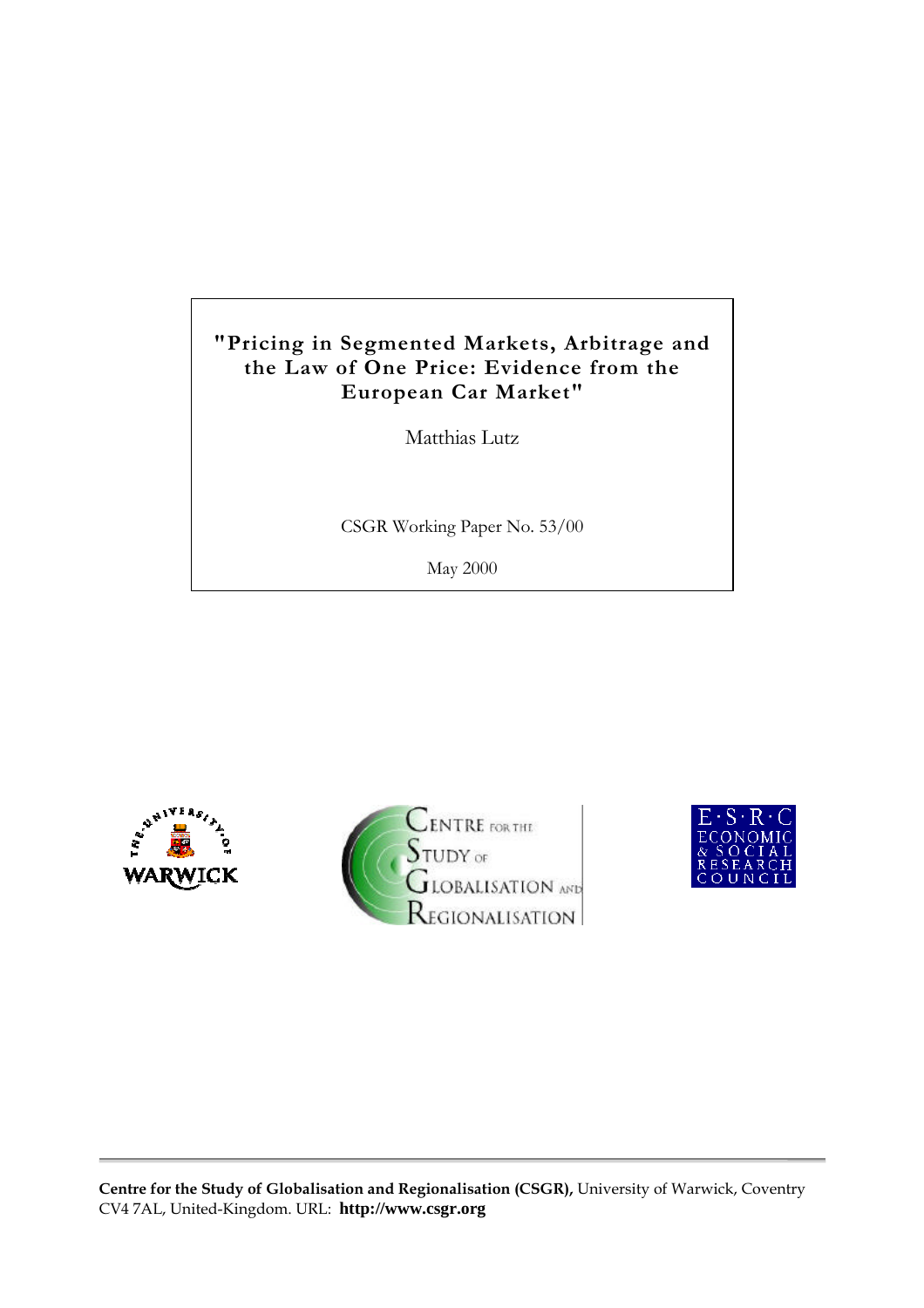**Pricing in Segmented Markets, Arbitrage Barriers and the Law of One Price: Evidence from the European Car Market** Matthias Lutz<sup>1</sup> Institute of Economics, University of St. Gallen. CSGR Working Paper No. 53/00

May 2000

# **Abstract:**

The paper examines automobile price differences in the Single Market for the 1993-98 period. The absolute law of one price is strongly rejected, but there is some convergence to its relative version. Two sets of explanations are considered: (i) price-setting in segmented markets and (ii) arbitrage barriers. The role of price-setting variables is seriously overestimated when arbitrage factors are not controlled for. Evidence for Belgium and Luxembourg suggests that the single currency will lower price differences significantly. Arbitrage trade is also likely to become more effective if the block exemption is not extended beyond 2002.

Keywords: Law of One Price, Market Segmentation, Arbitrage, Gravity Model.

JEL classification: F14, F15, L62.

 $\overline{a}$ 

Address for correspondence: Matthias G. Lutz University of St. Gallen Institute of Economics University of St. Gallen, Dufourstrasse 48, 9000 St. Gallen, Switzerland, Tel: +41 71 224 2303 Fax: +41 71 224 2646 Email: matthias.lutz@unisg.ch

 $1$  The author wishes to thank above all Manfred Gärtner and Friederike Pohlenz for numerous suggestions on at least two earlier versions of this paper. Thanks also to Elisabeth Allgöwer, Rabindra Chakraborty, Marcel Savioz and Bernd Hayo, who all read through an earlier draft, and seminar participants at the University of St. Gallen, especially Michael Lechner, and at the 1998 Annual Conference of the Verein für Socialpolitik in Rostock.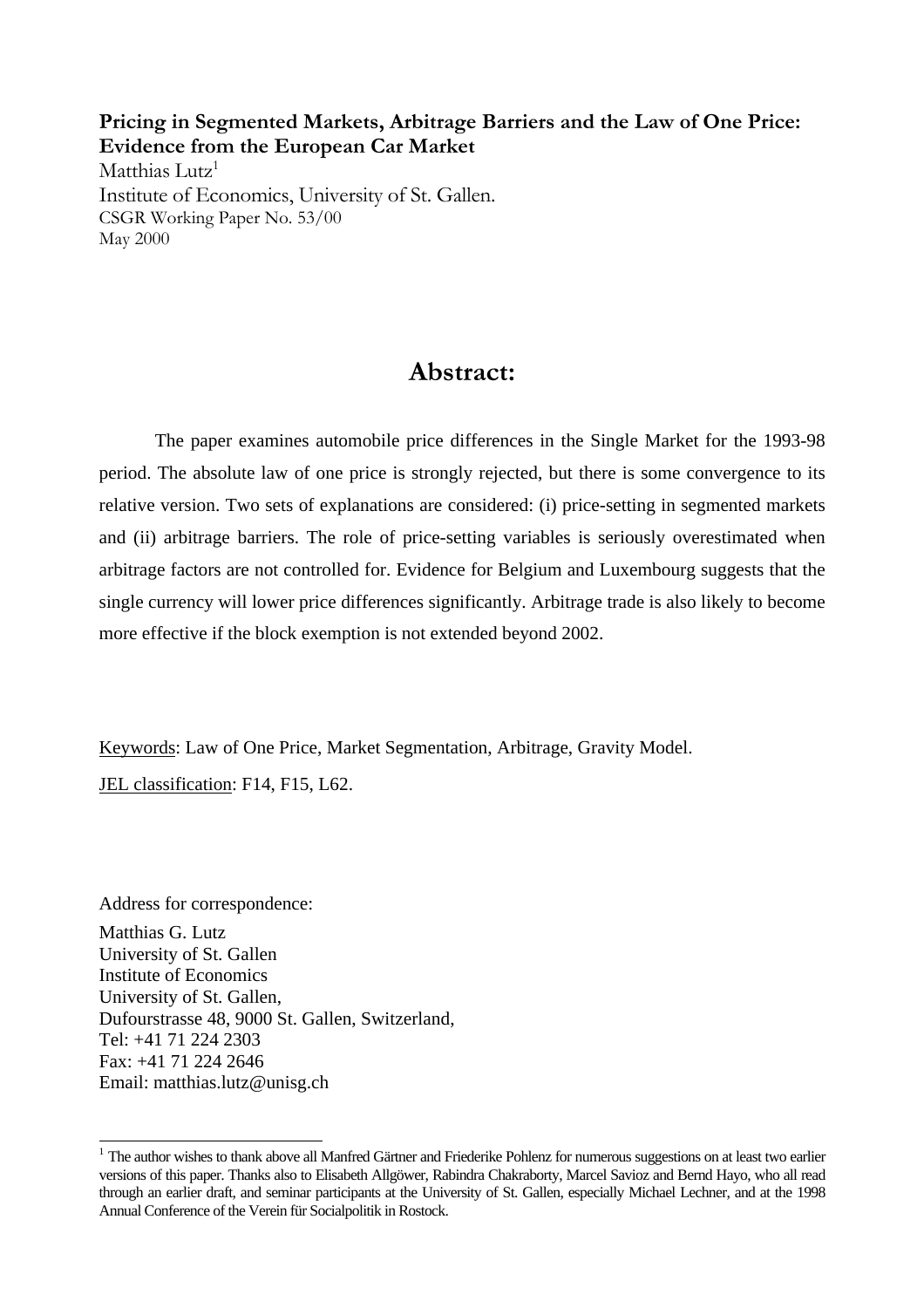# **Non-Technical Summary**

Car prices in the European Union vary substantially across national markets. For instance, an identical Ford Mondeo was 40% more expensive in France than in Spain in May 1998, and 38% more expensive in the UK than in Portugal in November 1997. Translated into absolute terms, these figures imply that there are substantial arbitrage gains that are not exploited. Consequently, there must be serious doubts about the validity of the law of one price and the success of the Single Market project.

This paper presents a systematic empirical analysis of the persistent deviations from the law of one price in the European car market during the 1993-98 period. It is based on price data for over 90 different cars across 12 national markets.

Two main explanations are examined. The first concerns the respective roles of cost and mark-up factors under the assumption that national markets are completely segmented. The following factors are systematically related to car price differentials: differences in tax rates, competitiveness, market share, home market bias, and non-tariff barriers on imports from Japan. There is also evidence that exchange rate changes are only partially passed on to prices, even after allowing for domestic cost factors. On the cost side, differences in labour and transport costs matter, as does the scale of a manufacturer's operations.

The second explanation deals explicitly with barriers to arbitrage. There is a growing literature that suggests that transaction costs are important for trade. Search costs in international trade lead to 'trading networks' which serve to match international sellers and buyers, particularly in the case of differentiated products. Such networks will develop most easily when costs are low.

The results show that absolute price differentials are systematically smaller when countries are close to each other, share a common language or border and the lower are official trade barriers. Arbitrage barriers also appear to be greater when the countries involved differ in the location of the steering wheel (i.e. left-hand drive versus right-hand drive). The largest single effect comes from sharing the same currency, as is the case in Belgium and Luxembourg. Price differentials between these two countries are nearly four percentage points lower, even after allowing for all other factors.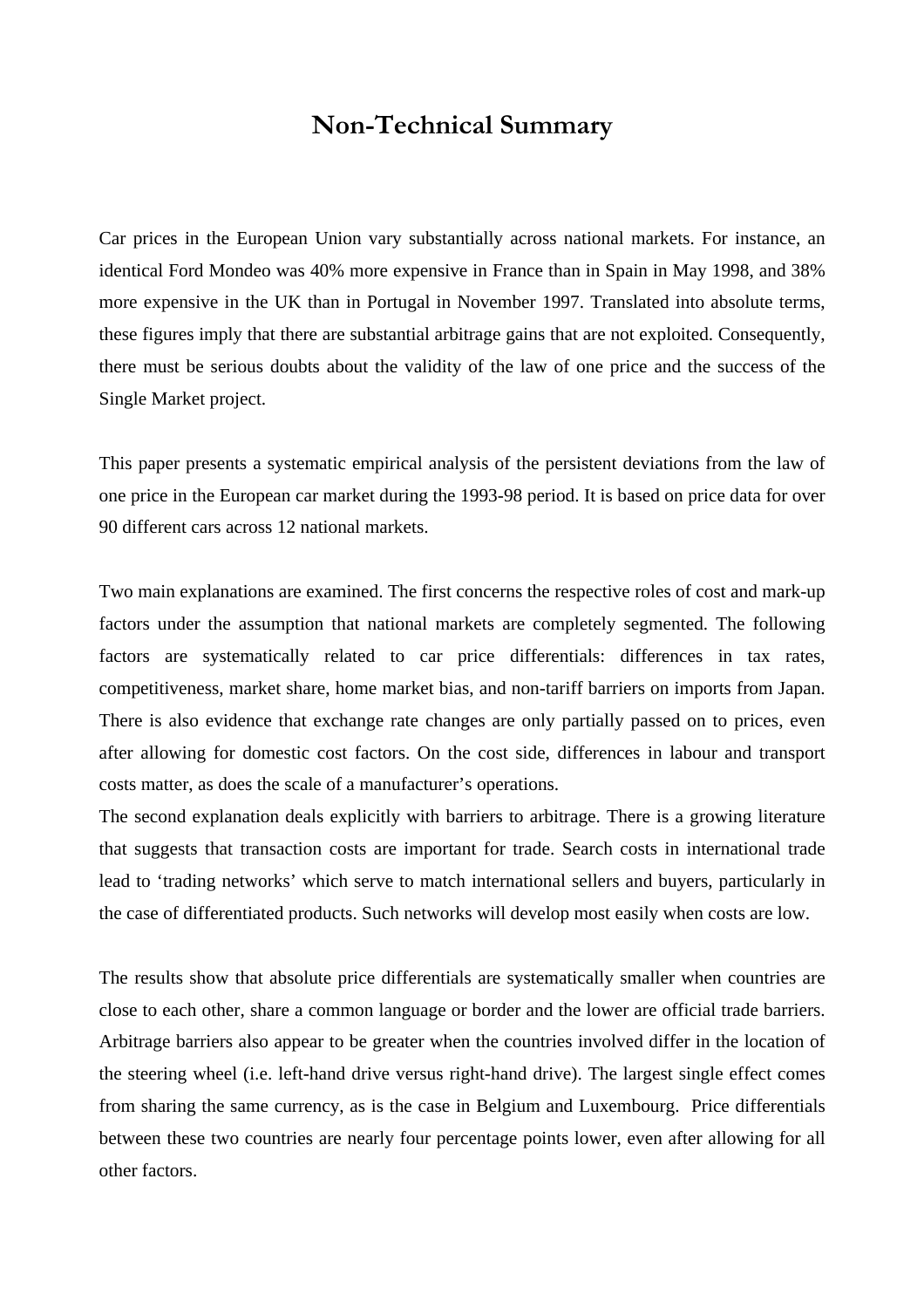Finally, when both types of explanations are considered jointly, most variables remain significant. However, the mark-up and cost factors matter less now. This suggests that despite the importance of arbitrage barriers, markets are not completely segmented. When explaining the overall dispersion of car prices across the EU, distance across markets is the single most important explanatory factor.

How indicative is this study of a more general lack of integration in the EU? Recent surveys show that price differences for cars are actually smaller than for many other goods. This suggests that markets for other goods are even further from resembling a Single Market.

Two essentially political decisions are likely to influence the future of price differentiation in the European car market.

The first is the European Commission policy towards the car industry. The current block exemption enables manufacturers to obstruct arbitrage trade, as the Volkswagen case demonstrates. There are few welfare grounds for extending the exemption beyond 2002, but the manufacturers are likely to lobby hard to persuade the European Commission to do just that.

The second is the single European currency. If the Belgium-Luxembourg example is a valid guide to its likely impact, then the single currency will help reduce price differentials in the medium to long run.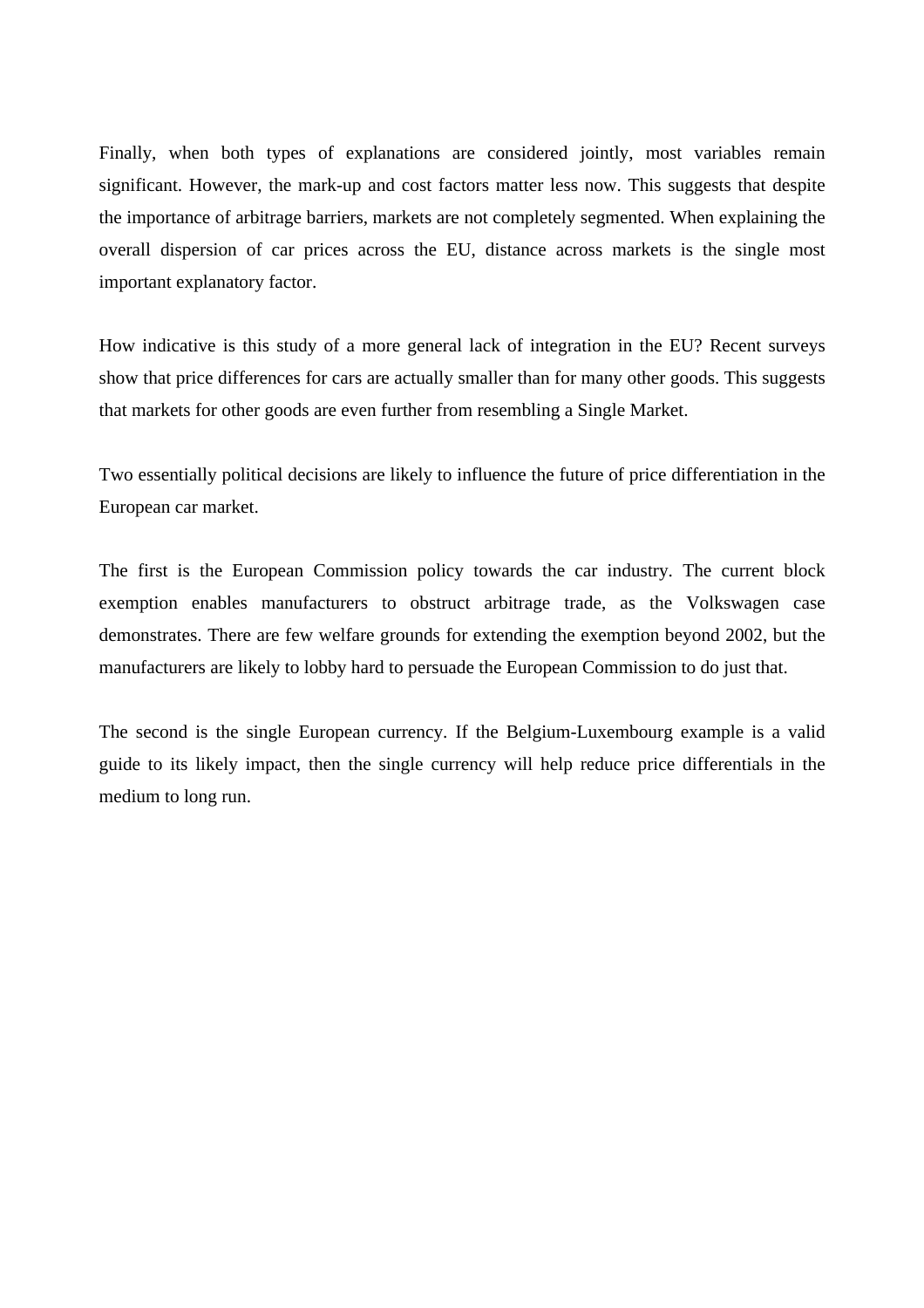## *1. Introduction*

How is it possible that an identical Ford Mondeo was 40% more expensive in France than in Spain in May 1998 and 38% more expensive in the UK than in Portugal in November 1997? Such price differentials raise serious doubts about the validity of the law of one price (LOP), and should certainly not be observed in an integrated market. This paper aims to highlight the factors that might be responsible for such phenomena, thus adding to the empirical literature on purchasing power parity (PPP). The final verdict on the long-run validity of PPP is still open. There are a number of recent studies which provide support, in some cases even for LOP, but there are also dissenting findings<sup>1</sup>. Whatever the views on PPP in the long run, there is widespread agreement that short-run deviations are highly persistent (Rogoff, 1996). In this paper, two explanations are offered for the persistent deviations from the law of one price in the European car market: a) price-setting in imperfectly competitive markets and b) barriers to arbitrage.

The key aspect distinguishing this study from the general PPP literature is the use of a large data set on the prices of individual traded goods. This has several advantages over aggregate data. First, the absolute version of the law of one price can be tested. Second, potential biases due to index weights, varying base periods and non-traded goods do not distort the analysis. Third, the identical goods assumption can be examined and the price data adjusted accordingly. Fourth, price differences have a direct interpretation and allow attaching a \$ value to potential arbitrage gains. Fifth, the effect of arbitrage barriers on price differences can be assessed directly.

There has been a small but growing number of empirical studies choosing a similar approach. However, some have been based on disaggregated but still composite indices (e.g. Engel, 1993; Engel and Rogers, 1996; Jenkins, 1997) and thus not been able to test LOP/PPP directly. Others cover products of limited tradability, such as Big Macs (Cumby, 1996; Ong, 1997). In other cases, the gains from arbitrage are probably too small for such trade to be feasible, such as The Economist (Ghosh and Wolf, 1994; Knetter, 1997), IKEA furniture (Haskell and Wolf, 1999) or basic food items (Froot et al., 1995). The advantage of the current study is that it covers a good that is unambiguously tradable (automobiles), in a market that is formally integrated (the Single Market), and where potential arbitrage gains appear to be substantial (in some cases exceeding US \$5000 per car).

 $\overline{a}$ <sup>1</sup> Studies broadly supportive of PPP include Frankel and Rose (1996), Lothian and Taylor (1996), Panos et. al. (1997), Obstfeld and Taylor (1997), Campa and Wolf (1997) and Edison et. al. (1997), while Engel (1996) and O'Connell (1998) reject PPP. Froot et al. (1995) provide evidence supportive of LOP in data spanning several centuries. Surveys of the PPP literature can be found in Dornbusch (1988), Froot and Rogoff (1995) and Rogoff (1996).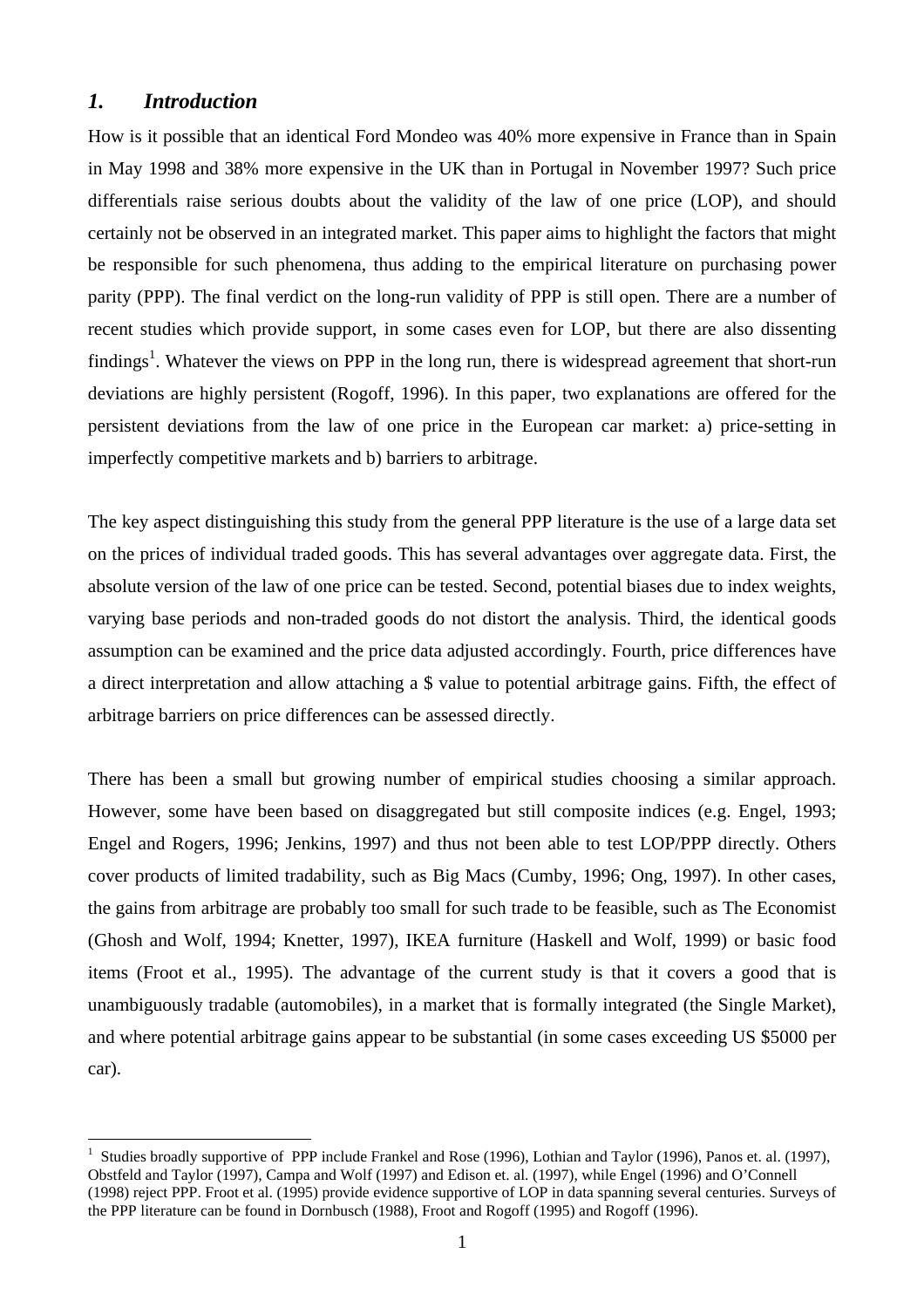Also somewhat related is the empirical Industrial Organisation (IO) literature on the European car market, such as Mertens and Ginsburgh (1985), Kirman and Schueller (1990), Verboven (1996) and Goldberg and Verboven (1998). The major difference is that, in contrast to the IO studies, segmentation of national markets is not taken as given here. Instead, a major focus of the analysis is precisely on factors that may help explain the degree of segmentation between markets. In other words, while the IO oriented literature examines the nature of competition between similar goods *within* markets, our main interest is on competition between identical goods *across* markets. As the data set falls into the single market period, full market integration is, at least theoretically, a plausible null hypothesis which can be tested. Given these different objectives, there is no explicit modelling here of some of the structural characteristics of national car markets in Europe; readers interested in these issues should consult the above-mentioned studies. First and foremost, this paper fits into the tradition of empirical work on PPP and  $LOP<sup>2</sup>$ .

A possible drawback to the use of industry-specific data is that it cannot automatically be generalised to other sectors. The European car sector has always been the target of specific forms of intervention (Holmes and Smith, 1995). The key interference today is the sector's *block exemption* from certain aspects of European Union (EU) competition law, first granted in 1985 and now in its second phase (1995-2002). Its key feature is that it allows manufacturers to maintain exclusive dealership systems in each country, giving them a great deal of control over the sale of their cars. Although explicitly outlawed by the European Commission (EC), the Volkswagen case<sup>3</sup> demonstrates that car makers are prepared to use these powers to obstruct arbitrage between national markets.

Is cross-border trade in the car sector more restricted than for other goods because of this? Not if one considers some recent evidence on price differences for other goods. On the contrary, there is evidence that price differences for cars are smaller than for many other goods. A 1998 Lehman Brothers report (ACEA, 1999), for instance, found that the standard deviations of prices across the Euro-11 countries were much higher for such traded goods as footwear, computers, and pharmaceuticals. A comparison of prices carried out by the Belgian consumer organisation *Test Achats* in June 1998 (BEUC, 1998) also revealed substantial differentials, e.g. 74% for a watch (Swatch 'The Classics'), 33% for a pair of jeans ('Levi's 501'), 73% for a camera ('Canon Prima Super 135') and 60% for a CD ('Andrea Bocelli'). Whatever the precise reasons, these findings

<sup>3</sup> The Volkswagen Group was fined ECU 102 bn in January 1998 for illegally preventing non-residents from

<sup>&</sup>lt;sup>2</sup> The most closely related study of the EU car market is Gual (1993) who also analyses competition across markets.

purchasing its cars in Italy (see Lutz, 2000, for details). Mercedes, Renault, Opel and, again, Volkswagen, are currently under investigation for similar reasons.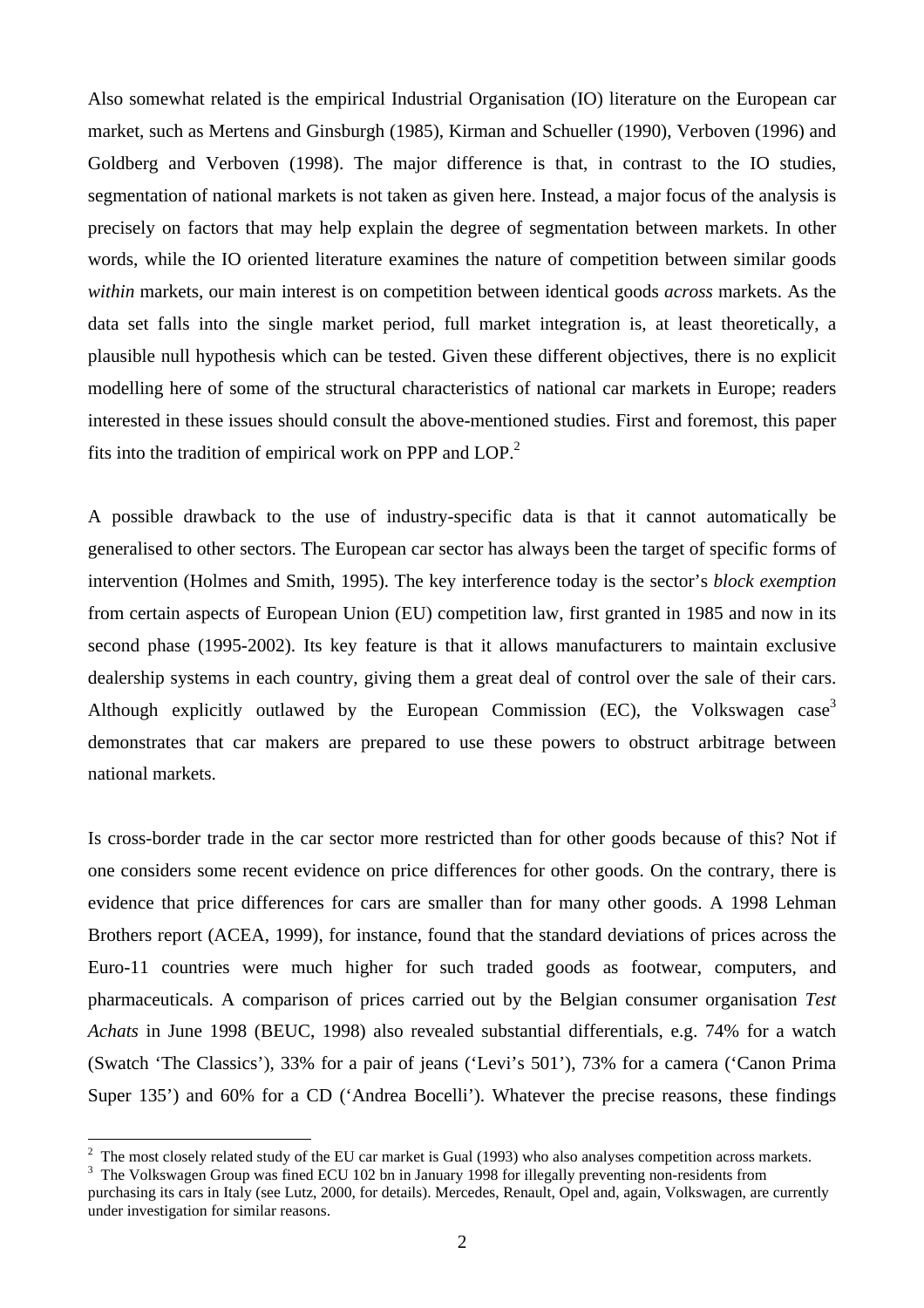suggest that markets for other goods are also far from integrated in the EU. There is thus no reason to believe that the car market is atypical. Bearing in mind that it is the largest manufacturing sector in Europe and that cars are the biggest single traded item in the average household consumption basket, there is a good case for using it to learn about the limits of European integration. Interestingly, the large projected welfare gains from the Single Market were not due to the final removal of official trade barriers, but hinged largely on the equalisation of prices (Smith and Venables, 1988).

The analysis proceeds as follows. Section 2 gives an overview of the data. It examines the identical goods assumption, the distinction between 'average' PPP and 'individual' level LOP, and shows that there are large potential arbitrage gains across the EU. Tests for absolute versus relative LOP/PPP reveal that the absolute versions are clearly rejected. Large price differentials persist in equilibrium, but the speed of convergence is considerably faster for individual than for average prices. The econometric analysis trying to explain these results can be found in sections 3 and 4. They systematically analyse the two main explanations: price-setting in segmented markets and barriers to arbitrage. Their explanatory power is first examined in isolation, before the possible interrelationship between the two sets of variables is considered. Section 5 discusses some limitations of the analysis and the likely future development of the observed price differences. Section 6 completes the paper with a set of conclusions.

## *2. A first look at the data*

### *a) The data*

The analysis uses pre-tax list prices for popular cars which have been published by the European Commission (EC) on a biannual basis since 1993. The analysis covers the 1993-98 period and includes twelve national markets: Austria, Belgium, France, Germany, Ireland, Italy, Luxembourg, Netherlands, Portugal, Spain, Sweden and UK. A more detailed description of the data set can be found in the Appendix. Pre-tax prices are used rather than post-tax prices since taxes are charged in the country where the car is registered rather than where it is purchased. So from the point of view of a potential EU buyer pre-tax prices are the relevant ones. The EC reports also contain information whether a number of important extras (such as power steering or air-conditioning) are included in the list prices. Additional data on the general specification of each model (engine size, maximum speed etc.) comes from various issues of *What Car?* (a UK car monthly) and *Auto'93*- *Auto'99* (the annual car guide of the German motoring organisation ADAC).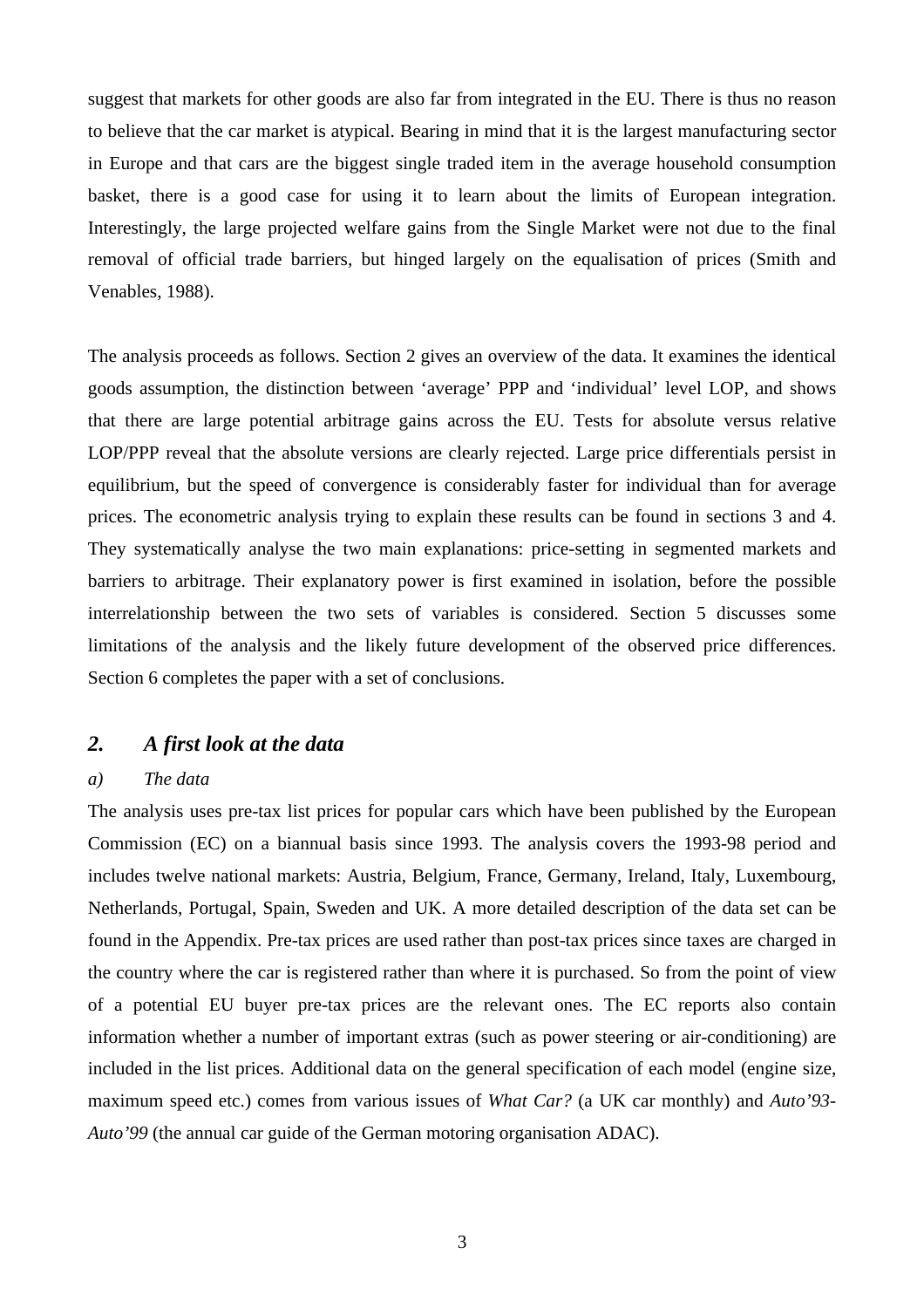For the law of one price to make sense, international price comparisons must refer to goods which are (i) tradable and (ii) perfect substitutes. The first condition is satisfied here, since the goods in question are generally sold in all markets<sup>4</sup>. The second condition is less easily satisfied. Although the EC price data have been adjusted to account for differences in those equipment items not explicitly mentioned in the reports, some variations remain across markets. These are either due to the specification aspects explicitly covered in the EC reports, or when the model comes with a different body shape or engine in a specific country.

#### *b) Controlling for equipment differences*

To obtain prices that refer to identical models, a *hedonic* price function was estimated. Hedonic price functions model variations in the prices of differentiated products as a function of variations in their characteristics. The estimated coefficients (sometimes referred to as implicit prices) can then be used to attach a weight to each characteristic in the final price. Following standard practice in the literature, the hedonic price function is assumed to take the form

$$
\ln P_{ij} = \mathbf{X}_{\text{itj}} \mathbf{z} + \sum_{m=1}^{24} a_m + \sum_{t=1}^{12} \sum_{j=1}^{12} b_{ij} + e_{ij}
$$
 (1)

where  $P_{ij}$  is the final price and  $\mathbf{X}_{ij}$  a row vector consisting of the physical characteristics of model *i* at time *t* in country *j*, **z** a column vector of implicit prices and  $e_{itj}$  a stochastic error term. The  $a_m$  and  $b_{ti}$  terms are included to capture manufacturer and time-and-country specific effects, respectively. Equation (1) was estimated by ordinary least squares (OLS) including 19 different characteristics<sup>5</sup>. The results are shown in Table 1. The regression model fits the data very well, explaining more than 95% of the variation in prices across models and markets. All the statistically significant coefficients have the expected sign. The time-and-country and manufacturer-specific effects are highly significant.

The estimated  $\hat{b}_{j}$  terms can be used to form quality-adjusted PPP (i.e. unweighted average price) indices for each country and time period. These are shown in Figure 1 (using Belgium in September 1995 as the base). There is considerable variation, not only between countries at each point in time, but also with respect to the relative ranking of individual countries over time. The most extreme cases are Italy, Sweden and the UK, three countries that experienced sizable fluctuations in their

 $\overline{a}$ 

<sup>&</sup>lt;sup>4</sup> There are cases where data is not available, which can be for a number of reasons. A model may no longer feature in the EC Reports if production ceases (e.g. the Rover 111 after 1995), or new models appear only in later reports (e.g. the Audi A3 from 1997). Certain models or makes are not sold in a given market (e.g. Lancia after it withdrew from the UK and Irish markets in 1994). Sometimes data for a given model is missing from a particular edition. Also, Austria and Sweden do not feature in the 1993-94 reports, having officially joined the EU in 1995. These data limitations reduce the sample to 9240 observations (from a a possible total of 11986).

 $<sup>5</sup>$  All estimation was performed with T.S.P. 4.4.</sup>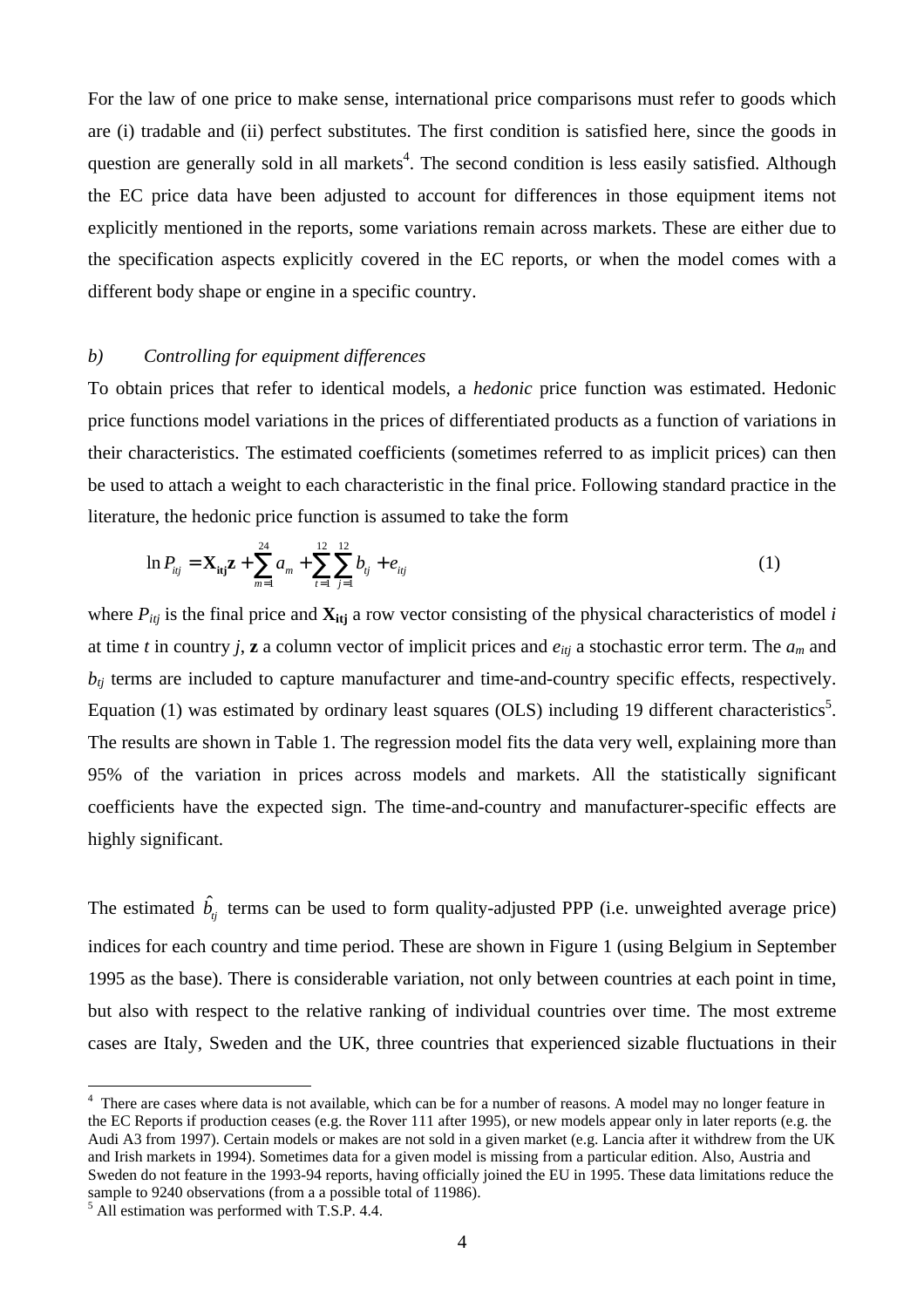exchange rates. In 1995, for instance, Italy was the cheapest market on average, but in November 1997 it had become the fourth most expensive. Sweden was the second cheapest market in May 1995, became the second most expensive in May 1998, only to turn into the second cheapest again in November 1998. The UK was the third cheapest market on average in November 1995, but became the most expensive 12 months later and remained so until the end of the sample period.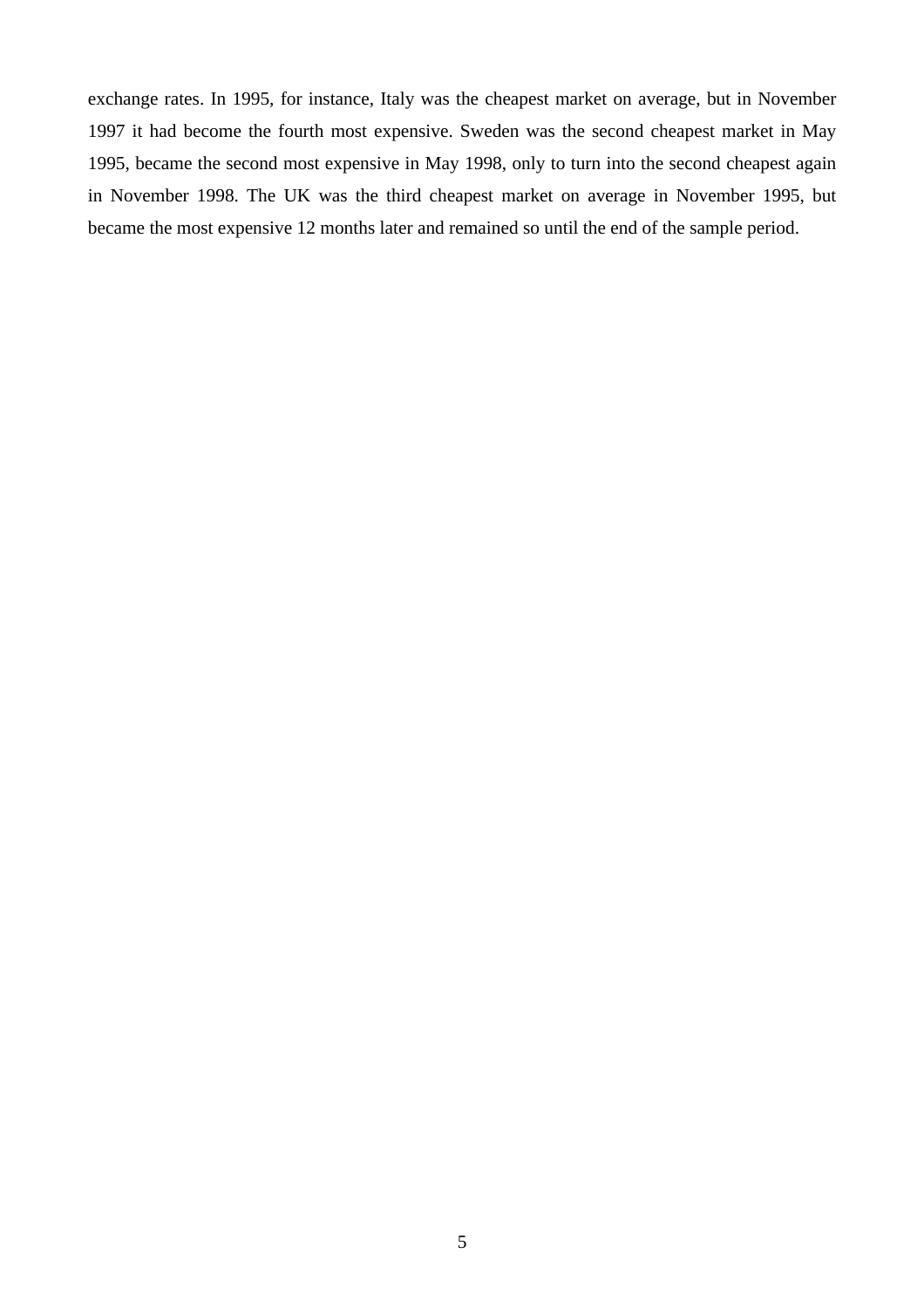| Number of observations: 9240<br>$R$ -squared = 0.954                                            | Standard error of regression $= 0.0998$<br>Adjusted R-squared $= 0.953$ |                 |                                               |           |
|-------------------------------------------------------------------------------------------------|-------------------------------------------------------------------------|-----------------|-----------------------------------------------|-----------|
| $F$ (zero slopes) = 1054.33                                                                     | Log likelihood = $8271.30$                                              |                 |                                               |           |
| Variable                                                                                        | Estimated                                                               | <b>Standard</b> | t-statistic                                   | $P-value$ |
|                                                                                                 | Coefficient                                                             | Error           |                                               |           |
| Airconditioning                                                                                 | 0.0241                                                                  | 0.0035          | 6.84                                          | 0.000     |
| Automatic gearbox                                                                               | 0.0122                                                                  | 0.0090          | 1.36                                          | 0.175     |
| Power steering                                                                                  | 0.0497                                                                  | 0.0046          | 10.82                                         | 0.000     |
| <b>ABS</b> brakes                                                                               | 0.0300                                                                  | 0.0035          | 8.65                                          | 0.000     |
| Driver airbag                                                                                   | 0.0140                                                                  | 0.0031          | 4.53                                          | 0.000     |
| Warranty (years)                                                                                | $-0.0024$                                                               | 0.0035          | $-0.67$                                       | 0.501     |
| Delivery costs included                                                                         | 0.0088                                                                  | 0.0029          | 3.00                                          | 0.003     |
| Roadside assistance included                                                                    | $-0.0014$                                                               | 0.0033          | $-0.43$                                       | 0.670     |
| Engine size $(cm3)$                                                                             | 0.2145                                                                  | 0.0086          | 24.85                                         | 0.000     |
| Power (bhp)                                                                                     | 0.0017                                                                  | 0.0002          | 9.05                                          | 0.000     |
| Maximum speed (mph)                                                                             | 0.0057                                                                  | 0.0004          | 14.75                                         | 0.000     |
| Acceleration (seconds, 0-60mph)                                                                 | 0.0075                                                                  | 0.0011          | 7.09                                          | 0.000     |
| Miles per gallon                                                                                | 0.0002                                                                  | 0.0005          | 0.42                                          | 0.673     |
| Diesel                                                                                          | 0.0681                                                                  | 0.0091          | 7.44                                          | 0.000     |
| Rear-wheel drive                                                                                | 0.1000                                                                  | 0.0091          | 11.01                                         | 0.000     |
| Four-wheel drive                                                                                | 0.0482                                                                  | 0.0235          | 2.05                                          | 0.040     |
| Size (inches <sup>3</sup> ) (= length $\times$ width $\times$ height $\times$<br>$10000^{-4}$ ) | 0.0089                                                                  | 0.0004          | 20.25                                         | 0.000     |
| Weight (kg)                                                                                     | 0.0002                                                                  | 0.0000          | 5.55                                          | 0.000     |
| Number of doors                                                                                 | 0.0140                                                                  | 0.0021          | 6.54                                          | 0.000     |
| $H_0$ : $a_1 = a_2 =  = a$                                                                      | $F(23,9062) = 147.62$<br>$(P-value = 0.000)$                            |                 | $\chi^2(23) = 2940.3$<br>$(P-value = 0.000)$  |           |
| $H_0$ : $b_{1,1} = b_{1,2} = b_{2,1} =  = b$                                                    | $F(135,9062) = 16.57$<br>$(P-value = 0.000)$                            |                 | $\chi^2(135) = 2038.1$<br>$(P-value = 0.000)$ |           |

Notes: These results refer to eq. (1). The dependent variable  $P_{ij}$  is measured in ECU. See text for further details.

If we were interested in PPP, this type of analysis would be the most relevant. To explain the movements observed in Figure 1 one would need to consider factors which have country-wide (i.e. aggregate) effects. However, average price indices may hide as much as they reveal. Even when there are significant price differences for individual models, two countries can have similar average index values if positive and negative differences cancel out. In other words, while the LOP for individual goods ensures that PPP holds, this is not the case in reverse.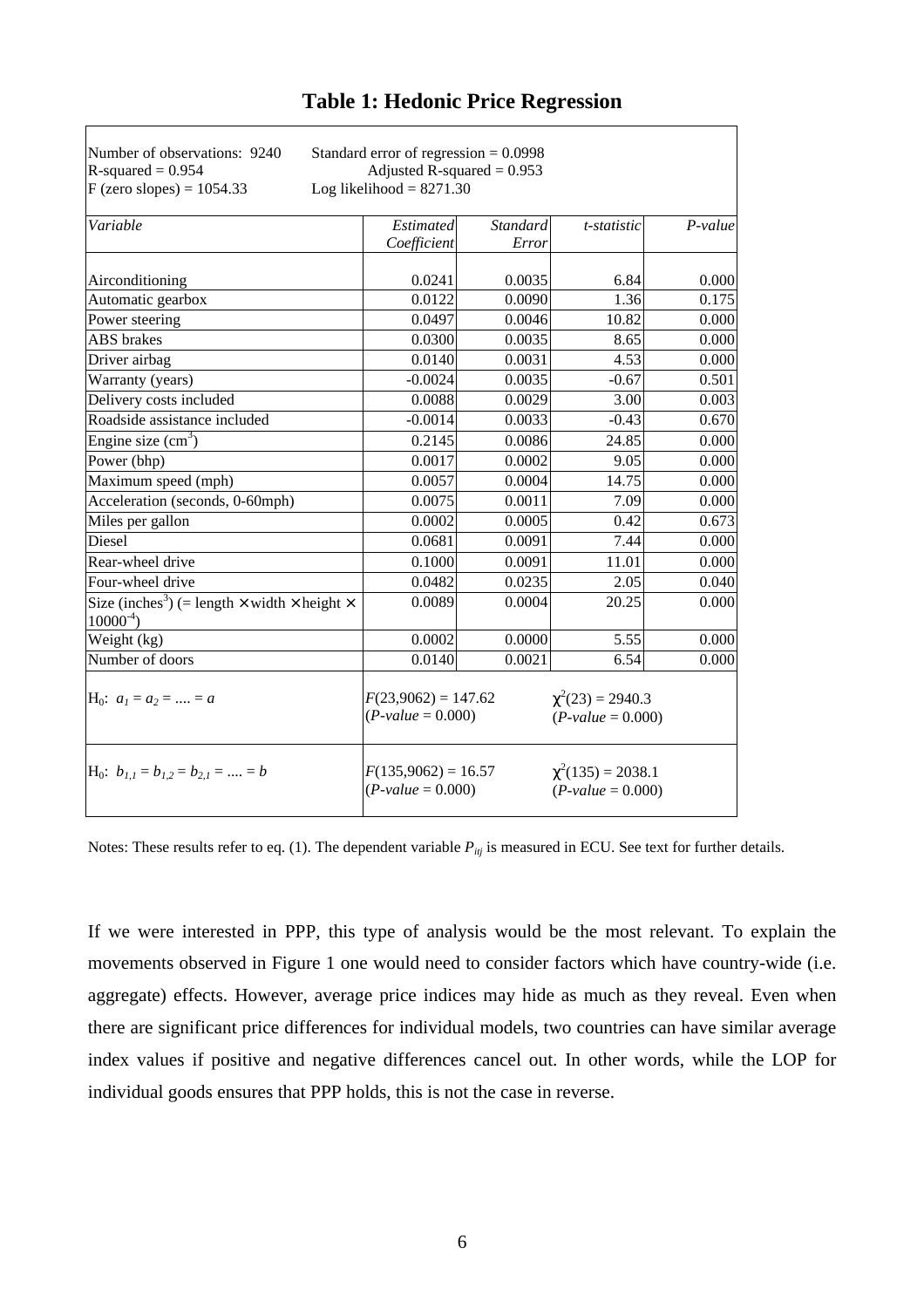

**Figure 1: Quality-adjusted average prices across countries**

#### *c) The adjusted price differential: definition and descriptive statistics*

The LOP analysis in this paper is based on the model-specific, quality-adjusted, price differential, In  $P_{liq}$ . This is defined as the logarithmic difference between the price of model *i* in country *j*,  $P_{ij}$ , and that in country *k*, *Pitk*, adjusted by the weighted difference in the characteristics vectors of model *i* in the two countries:

$$
\ln P_{\text{itq}} = \left(\ln P_{\text{itq}} - \ln P_{\text{itk}}\right) - \left(\mathbf{X}_{\text{itq}} - \mathbf{X}_{\text{itk}}\right)\hat{\mathbf{z}} \qquad \qquad q = 1, 2, ..., 66 \qquad (2)
$$

where  $\hat{z}$  denotes the OLS estimate of  $z$  in equation (1). The new subscript *q* indexes the price comparison between countries *j* and *k*. There are 66 distinct comparisons for *each* model and period here, leading to a possible 69696 comparisons overall, reduced to a usable total of 44262 due to missing observations (see footnote 4).

Summary statistics for both unadjusted and quality-adjusted price differentials are provided in Table 2 which gives both logarithmic and exact percentage differentials. Across the entire sample the mean absolute unadjusted difference is 8.44%. As the  $3<sup>rd</sup>$  quartile shows, for more than 25% of the sample the price difference exceeds the 12% mark which the Commission has deemed the 'tolerable' limit (European Commission, 1995). The maximum difference in the entire sample amounts to 73%. This is how much more expensive (in pre-tax prices) a Citroen Saxo was in the UK compared to Portugal in May 1997. The most important result emanating from this table is that equipment differences are not responsible for the observed price differences in the European car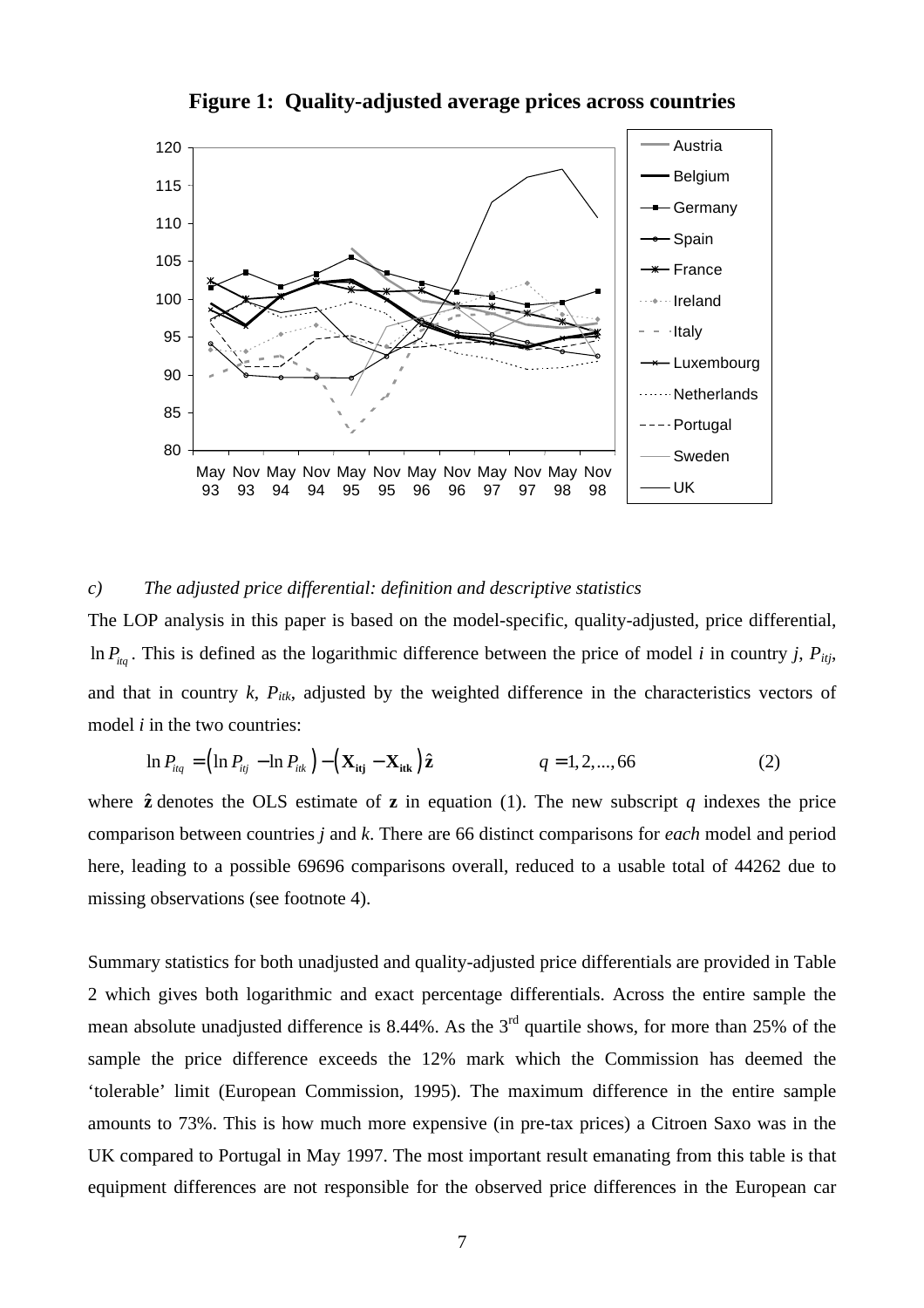market. In fact, adjusted price differentials tend to be slightly larger than unadjusted ones. This suggests that, on average, manufacturers have not fully passed on the costs of these characteristics. Whatever the precise reason, the differences between adjusted and unadjusted price differentials are small.

|                   | Logarithmic Differentials      |                 | Percentage Differentials |                 |
|-------------------|--------------------------------|-----------------|--------------------------|-----------------|
|                   | Unadjusted<br>$\left(1\right)$ | Adjusted<br>(2) | Unadjusted<br>(3)        | Adjusted<br>(4) |
| Number of Obs.    | 44262                          | 44262           | 44262                    | 44262           |
| Mean              | 0.081                          | 0.084           | 8.44                     | 8.73            |
| $1^{st}$ Quartile | 0.029                          | 0.030           | 2.91                     | 3.01            |
| Median            | 0.065                          | 0.067           | 6.73                     | 6.95            |
| $3^{rd}$ Quartile | 0.116                          | 0.120           | 12.35                    | 12.75           |
| Maximum           | 0.549                          | 0.554           | 73.14                    | 73.97           |

**Table 2: Summary Statistics for Price Differentials**

Notes: The logarithmic adjusted price differential is calculated as in eq. (2). The exact percentage differential is based on its antilog, e.g. in the case of column (2) as  $\left(\exp\left\{abs\left(\ln P_{liq}\right)\right\}-1\right)\neq 100$ .

Figures 2 and 3 give a visual impression of the variations in adjusted price differentials over time and across manufacturers. Despite the removal of the last trade barriers at the beginning of 1993, there is no downward trend in price differentials. The mean absolute percentage difference in the last period at 8.11% was only marginally lower than the 8.25% in the first period. There is more variation across manufacturers, as Figure 3 demonstrates. Here the mean for Subaru at 11.61% was nearly twice that for Mercedes-Benz at 6.21%. While price differentials tend to be smallest for the luxury car makers, such as Mercedes, Audi, BMW and Volvo, there is little evidence that Japanese manufacturers price-discriminate more than other manufacturers. Honda, Toyota, Mitsubishi and Mazda are found in the lower half, Nissan, Daihatsu, Suzuki and Subaru in the upper half of the ranking. Do larger manufacturers differentiate less between markets? Again, there is no clear evidence either way: of the six major manufacturers, Renault, VW and Opel/Vauxhall are found in the lower, Peugeot, Fiat and Ford in the upper half.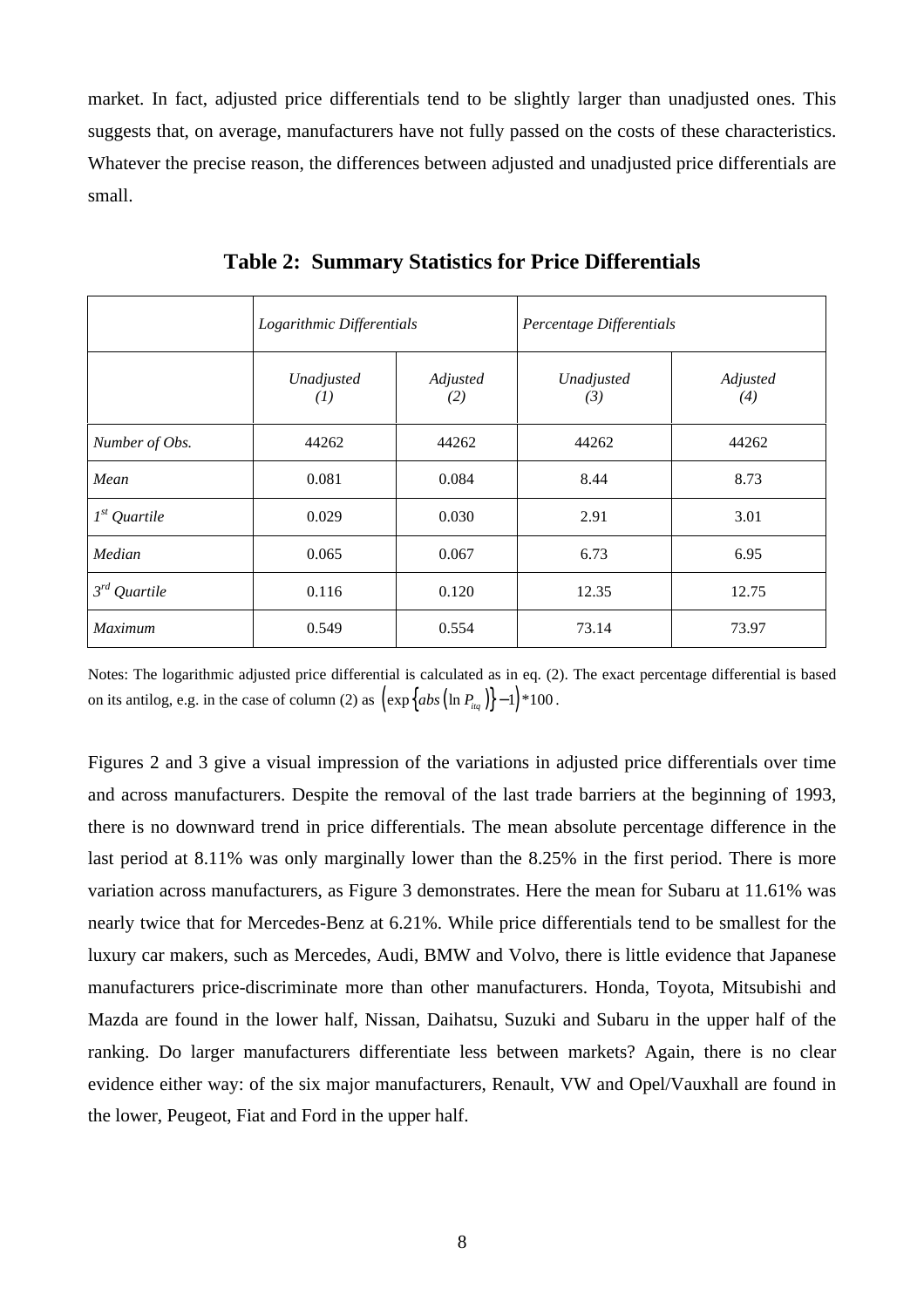So far only relative price *differentials* have been considered. It is also useful to translate these into absolute *differences*. Table 3 provides some evidence on the orders of magnitude



**Figure 2: Absolute Adjusted Price Differentials over Time**

Notes: The figure is based on exact percentage price differentials.

**Figure 3: Absolute Adjusted Price Differentials by Manufacturer (in %)**



Notes: The figure is based on exact percentage price differentials.

in the French and German case. The entries in the table for Germany refer to the ECU difference between the German price and the price in the cheapest EU market, for each model at a given point in time. The frequencies for France are defined likewise. In more than 40% of cases, both German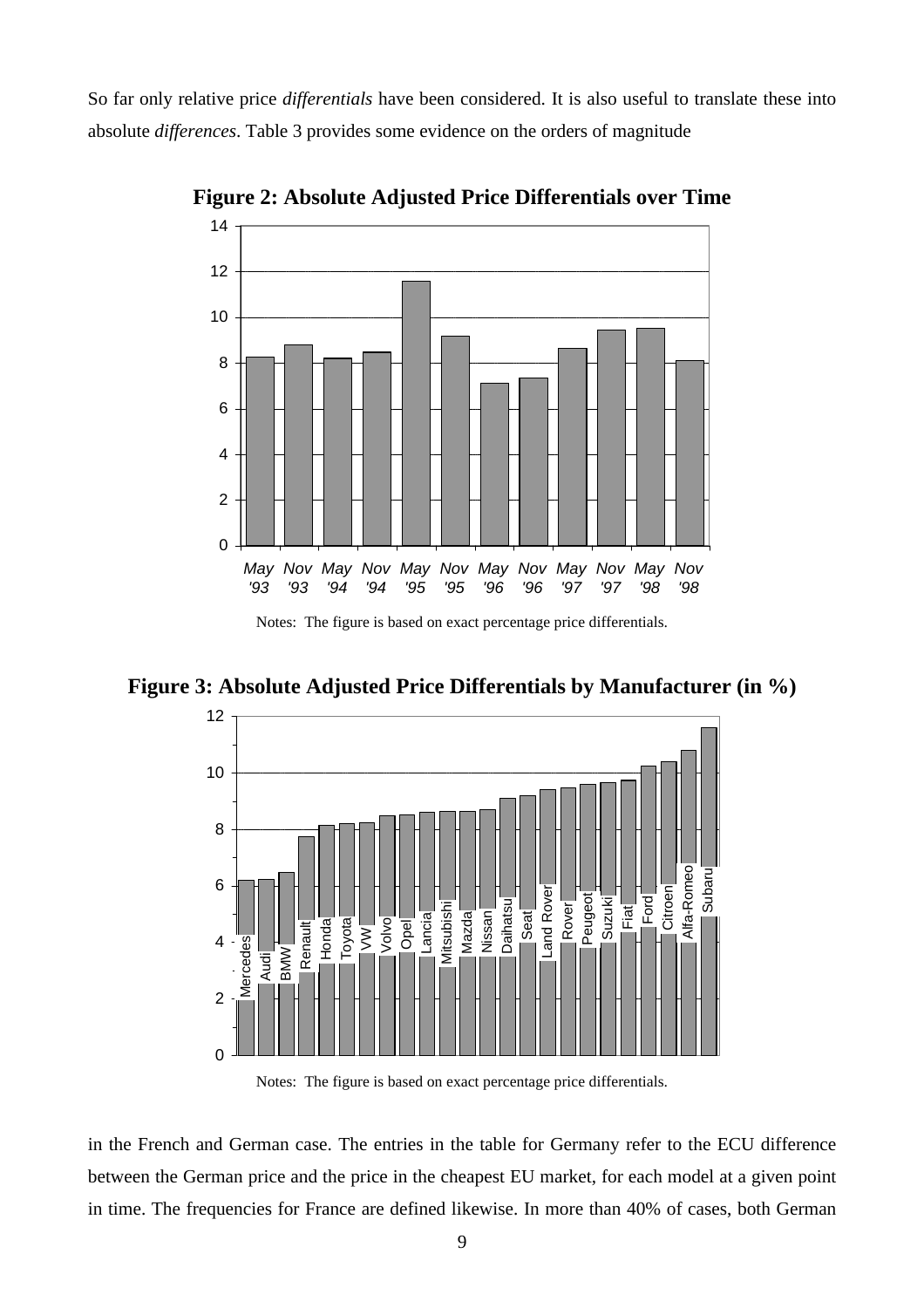and French consumers could have saved<sup>6</sup> in excess of ECU 2000 on their respective domestic list prices by purchasing their car in what happened to be the cheapest market at the time. These figures clearly suggest that there were large arbitrage gains to be made.

|           | <b>GERMANY</b> (freq) | <b>FRANCE</b> (freq) |
|-----------|-----------------------|----------------------|
| > 6000    | 16                    | 16                   |
| 5000-5999 | 9                     | 11                   |
| 4000-4999 | 38                    | 44                   |
| 3000-3999 | 97                    | 80                   |
| 2000-2999 | 229                   | 201                  |
| 1000-1999 | 377                   | 278                  |
| 0-999     | 112                   | 220                  |

**Table 3: Absolute Price Differences**

Notes: The table is based on the price difference (in ECU) between Germany/France and the cheapest market for each model at a given date.

#### *d) Convergence to absolute and relative LOP/PPP*

 $\overline{a}$ 

Has there been any price convergence? As in Goldberg and Verboven (1998) and Haskell and Wolf (1999) the answer can be obtained from a convergence regression where the change in the relative price at time *t* is regressed on the relative price at time *t-1*, as in

$$
\Delta \ln P_{liq} = I_0 D^{\pm} + I_1 \ln P_{i,t-1,q} + u_{liq} \tag{3}
$$

where  $\Delta \ln P_{\text{Hg}} = \ln P_{\text{Hg}} - \ln P_{\text{Hg}}$  and  $D^{\pm} = 1$  if  $\ln P_{\text{Hg}} > 0$ ,  $D^{\pm} = -1$  if  $\ln P_{\text{Hg}} < 0$ .  $D^{\pm}$  is included to allow for a non-zero average absolute price differential in equilibrium. If there is adjustment towards the absolute law of one price, we would expect  $I_0 = 0$  and  $I_1 < 0$ . In case of convergence to relative LOP, we would expect  $I_0 > 0$  and  $I_1 < 0$ . Significant permanent price differences without convergence would be given by  $I_0 > 0$  and  $I_1 = 0$ . Equation (3) was estimated by OLS for both individual level data and the PPP (i.e. average) price indices  $\hat{b}_i$  derived earlier.

<sup>&</sup>lt;sup>6</sup> To translate these figures into US dollars, note that one ECU was worth \$1.22 at the beginning (May 1993) and \$1.15 at the end (November 1998) of our sample period.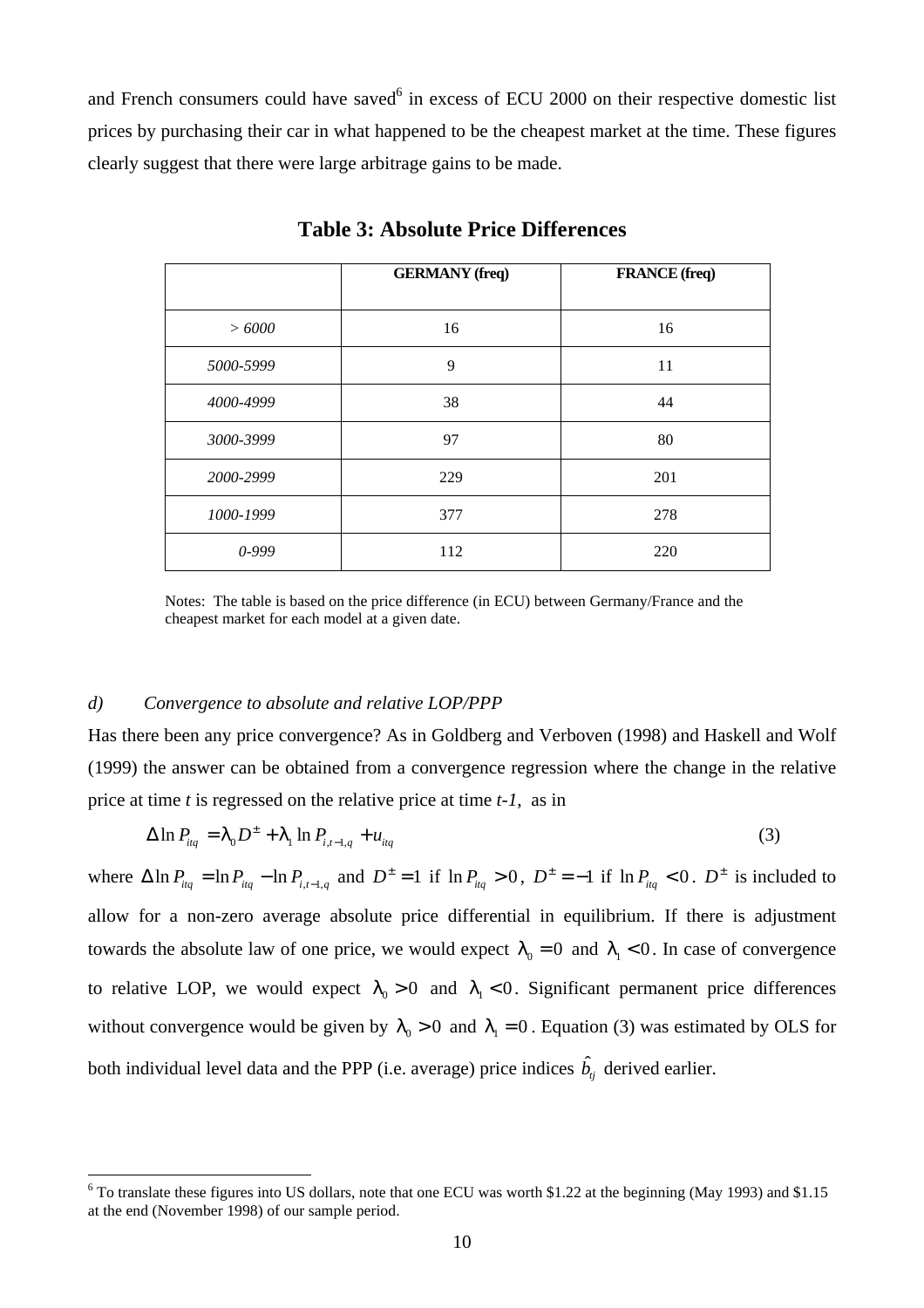The results are presented in Table 4. There is evidence of significant mean reversion in all cases. The degree of convergence is greater with respect to relative compared to absolute LOP/PPP, i.e. for columns 2 and 4. Moreover, the absolute versions of the LOP and PPP ( $H_0$ :  $I_0 = 0$ ) are clearly rejected in both cases. Convergence speeds are greater for the case of LOP compared to PPP, which makes intuitive sense. The estimated half-lives for deviations range from six to 32 months, which is in line with previous findings (Rogoff, 1996). It is also possible to calculate the long-run equilibrium price differential as  $\ln P_{liq}$  \* =  $-I_0/I_1$ , which works out to just over 10% in the relative LOP case, and roughly half that for PPP. Note that if one had purely relied on averages (i.e. PPP) indices, both the long-run equilibrium price differential and the speed of convergence would have been severely underestimated.

|                                                                                          | LOP                |                     | <b>PPP</b>         |                   |
|------------------------------------------------------------------------------------------|--------------------|---------------------|--------------------|-------------------|
|                                                                                          | $\boldsymbol{l}$   | $\overline{c}$      | 3                  | $\overline{4}$    |
|                                                                                          |                    |                     |                    |                   |
| $\boldsymbol{I}_0$                                                                       |                    | 0.049<br>(147.3)    |                    | 0.018<br>(6.4)    |
| $I_1$                                                                                    | $-0.215$<br>(60.0) | $-0.490$<br>(120.4) | $-0.122$<br>(2.11) | $-0.345$<br>(4.8) |
| $R^2$                                                                                    | 0.110              | 0.419               | 0.089              | 0.272             |
| Regression s.e.                                                                          | 0.066              | 0.053               | 0.028              | 0.025             |
| Observations                                                                             | 37827              | 37827               | 124                | 124               |
| Estimated half-life (months)                                                             | 17.2               | 6.2                 | 32.0               | 9.8               |
| Estimated equilibrium price differential = -<br>$\mathbf{I}_0/\mathbf{I}_1$<br>[exact %] |                    | 0.100<br>[10.5]     |                    | 0.052<br>[5.36]   |

**Table 4: Absolute versus Relative LOP and Convergence**

Notes: The table contains the results from estimating eq. (3) by OLS, with *t*-ratios shown in parentheses. The index for the PPP regressions was defined so that it would equal one (zero in logs) in the case of absolute PPP (column 4). The exact % is calculated the same way as in Table 2. See text for further details.

#### *e) Two types of explanations*

To summarise up to this point, we have seen that there are considerable potential arbitrage gains, that only the relative versions of LOP and PPP appear to hold and that the process of adjustment takes time. The remainder of the paper systematically analyses two possible explanations. The next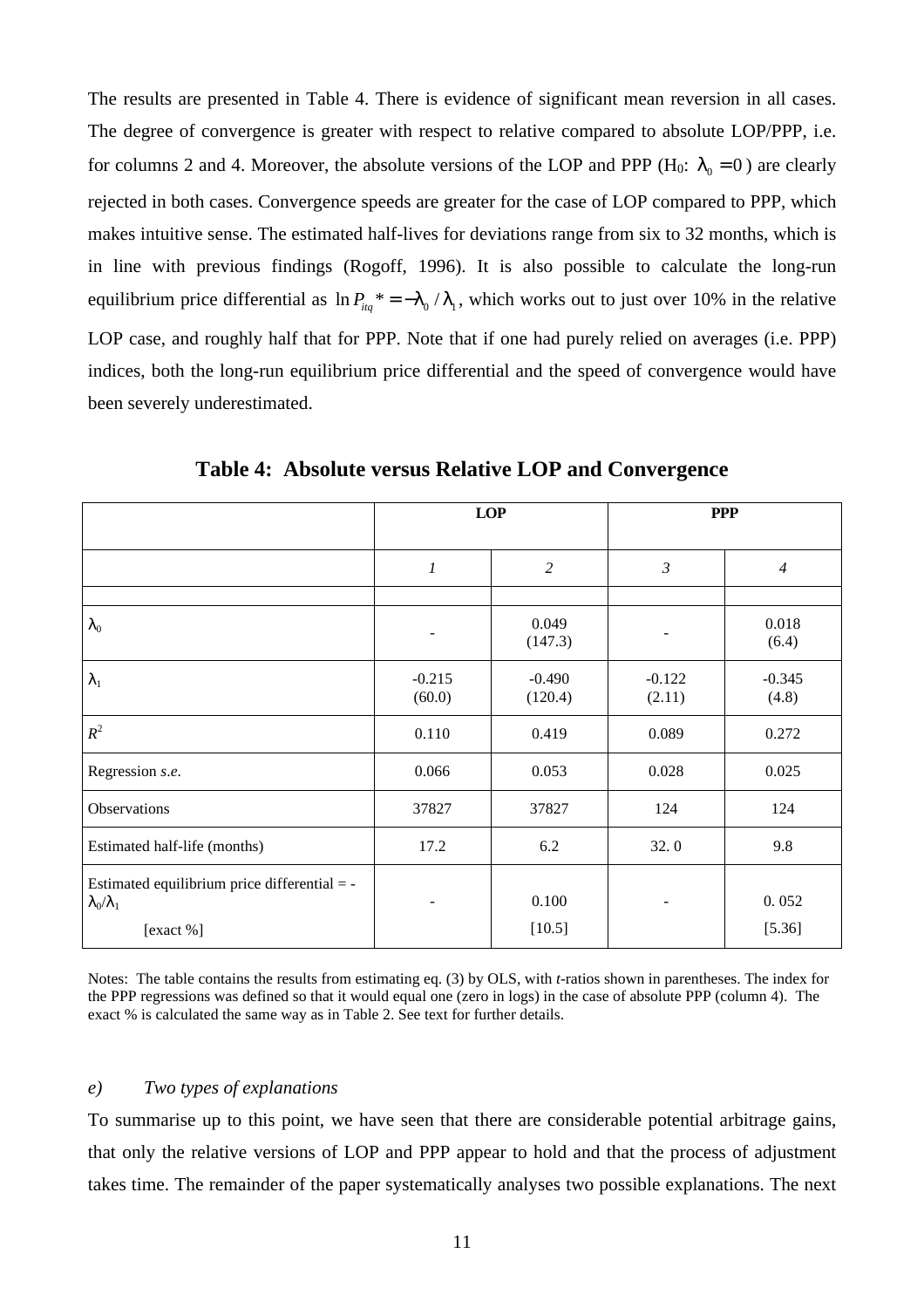section deals with price-setting in segmented markets (PSM), as addressed in the IO literature. Section 4 analyses the role of arbitrage barriers using the gravity trade model.

To illustrate how these two sets of explanations are related, consider the relationship for an imperfectly competitive firm between its optimal unconstrained price difference in two markets,  $P_1^*P_2^*$ , the cost of arbitrage between the two markets,  $C_{1,2}^A$ , and the actual price difference  $P_1 - P_2$  set by the firm. There are two possibilities. In the first case,

$$
|P_1 - P_2| = |P_1^* - P_2^*| \le C_{1,2}^A \tag{4}
$$

i.e.  $C_{1,2}^A$  is too high so that, although arbitrage is possible in principle, the firm will behave like an unconstrained price-discriminator. This is basically the scenario envisaged by the IO literature mentioned in the introduction. In the second case

$$
|P_1 - P_2| = C_{1,2}^A < |P_1^* - P_2^*| \,,\tag{5}
$$

thus arbitrage costs are low enough to constrain the firm to a maximum price differential of  $C_{1,2}^A$ .<sup>7</sup> This scenario underlies the analysis of section 4 which exploits the empirical robustness of the gravity model for bilateral trade flows to proxy the factors determining arbitrage costs.

### *3. Pricing in segmented markets (PSM)*

#### *a) Theoretical considerations*

 $\overline{a}$ 

If markets are fully segmented, a profit-maximising monopolist will set the price of its product *i* in each market as a mark-up over costs, so that the relative price in two markets will be given by

$$
\frac{P_{ij}}{P_{ik}} = \frac{\Pi_{ij}}{\Pi_{ik}} \frac{C_{ij}}{C_{ik}},
$$
\n(6)

where *P* is the price, *C* is marginal cost,  $\Pi$  denotes the mark-up factor (= 1 + *mark-up*), and *j*,  $k =$ 1,...,12 ( $j \neq k$ ) are national market indices. All variables are measured in a common currency.

In general, each model-specific mark-up term is a function of demand characteristics and the nature of competition. Given the specific focus of this paper, a fairly simple structure is employed to model mark-up variations. The mark-up function for model *i* in country *j* is assumed to be (expected effects are shown above each variable)

<sup>&</sup>lt;sup>7</sup> Due to the *block exemption* firms may be able to influence  $C_{1,2}^A$ . When they use illegal means, as in the Volkswagen case, they would have to weigh up the potential gains and costs if they get caught.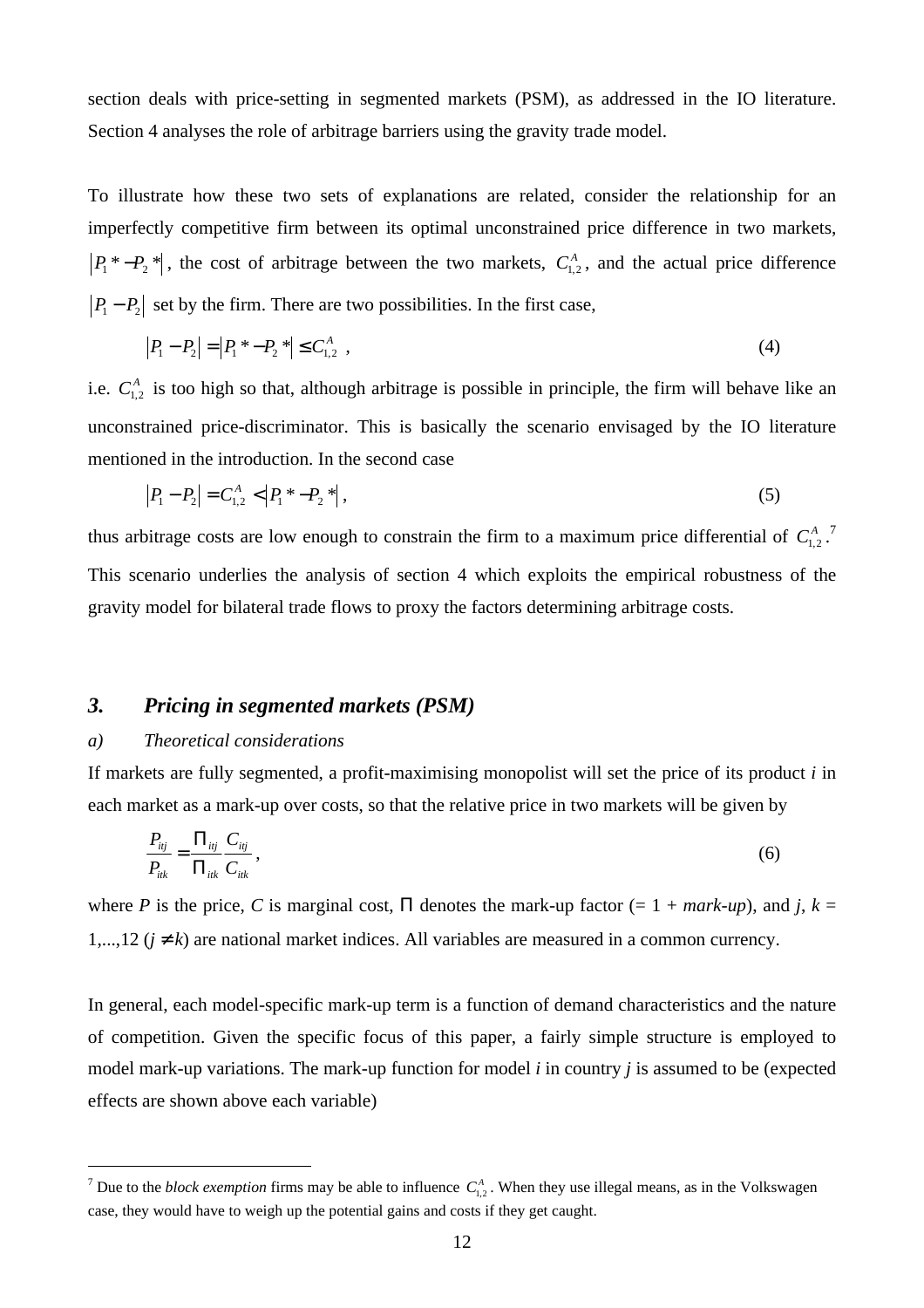$$
\Pi_{ij} = \Pi_{ij} \bigg( SCR3_{ij}, MSH_{ij}, DOM_{ij}, JAPIMP_{ij}, t_{ij}, E_{ij} \bigg). \tag{7}
$$

The first term,  $\frac{SCR3_{ti}}{s}$  is the three-seller concentration ratio (i.e. the market share of the three best selling manufacturers) and serves as an indication of the overall degree of competition in market *j*. The second,  $MSH<sub>itj</sub>$ , is the market share of model *i* in market *j* and measures the model-specific degree of market-power. The shift parameter *DOMitj* is included to capture the possible premium consumers attach to domestically produced cars. Next, there is the possibility of higher profit margins on those imported cars which are subject to trade restrictions. Although this does not affect imports from other EU countries, there was an agreement until the end of 1999 between the EU and Japan under which Japanese producers would restrict their imports voluntarily. This applied to five EU countries: France, Italy, Spain, Portugal and the UK. While it is not clear whether the restrictions were actually binding (Holmes and Smith, 1995), it is at least possible that this has raised the mark-up for Japanese imports into these five markets, hence the term *JAPIMPitq*. As discussed in Gual (1993), pre-tax prices may be inversely related to tax rates if markets are segmented. This effect is captured by the inclusion of the tax mark-up, where the tax rate on model *i* is given by  $t_{ij}$ . Lastly, the pricing-to-markets (PTM) literature<sup>8</sup> indicates that the mark-up may vary with the exchange rate,  $E_{itj}$ . If goods are priced locally, exchange rate changes may be less than completely passed on to the prices of imported goods. The degree of exchange rate pass-through is therefore a measure of the extent firms have the power to set prices in export markets.

Costs are likely to consist of several components. The first is the cost of manufacturing the good, the second the cost which arises from selling the good in a given destination market, mainly due to distribution and marketing, and the third the transportation cost between country-of-origin and destination-market. Since all differences in manufacturing costs were controlled for when the adjusted price differential  $\ln P_{\text{trq}}$  was derived in section 2, marginal cost differences can only be due to local<sup>9</sup> and transport cost components. As there is no direct data on these variables, they need to be proxied. Local costs are assumed to be common to all manufacturers selling in a given market and thus captured by domestic wages. Differences in transport costs are approximated by relative distances between markets as in Gual (1993).

 $\overline{a}$ 

<sup>8</sup> See for instance Knetter (1993), or the reviews by Menon (1995) and Goldberg and Knetter (1997).

<sup>9</sup> Since incomplete exchange rate pass-through can also be the result of local cost factors, it is important to include these to isolate the mark-up effect of exchange rate changes.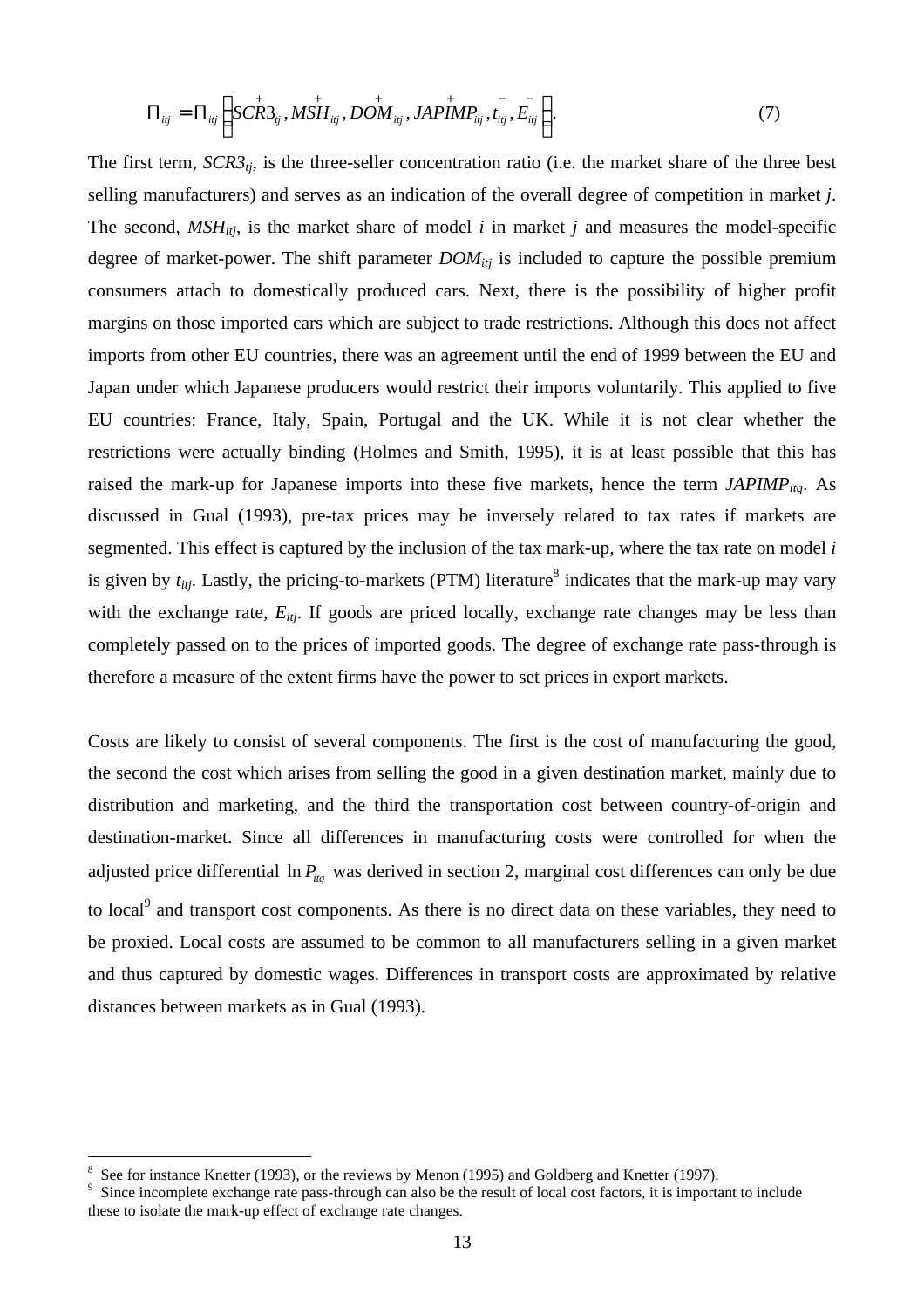#### *b) The econometric model*

The following regression model of PSM captures all of the above factors in an easily interpretable way:

$$
\ln P_{liq} = b_j - b_k + \boldsymbol{b}_1 SCR3_{iq} + \boldsymbol{b}_2 MSH_{iq} + \boldsymbol{b}_3 \hat{E}_{iq} + \boldsymbol{b}_4 DOM_{iq} + \boldsymbol{b}_5 JAPIMP_{liq} + \boldsymbol{b}_6 \ln T_{liq} + \boldsymbol{b}_7 \hat{W}_{iq} + \boldsymbol{b}_8 \ln RDIS_{iq} + \boldsymbol{b}_9 SALES_{iq} + \boldsymbol{e}_{liq}
$$
 (8)

Note that as before the subscript *q* refers to the difference between countries *j* and *k*. The variables are defined as follows (the data and sources are described in the Appendix):

- ln*Pitq* is the quality-adjusted price-differential for model *i* between national markets *j* and *k* at time *t*.
- *SCR3* $_{tq}$  is the difference in the three-seller concentration ratios between markets *j* and *k*.
- $MSH_{itq}$  is the difference in the market share of model *i* in the two markets. This is approximated by the manufacturer's annual market share, calculated from sales figures.
- $\hat{E}_{ta} = \ln E_{ta} - \ln \overline{E}_{ta}$  where  $E_{ta}$  is defined as country *j* currency units per unit of country *k*'s currency. To render the exchange rate comparable across country-pairs, it is normalised with respect to its long-term or steady-state value,  $E_{tq}$ . The latter is set equal to the 1993-98 mean. There is incomplete exchange rate pass-through if  $\mathbf{b}_3 < 0$ .
- $\hat{W}_{tq} = (\ln W_{tq} - \ln \overline{W}_{t}) - (\ln W_{tk} - \ln \overline{W}_{t})$ . Here  $W_{tq}$  and  $W_{tk}$  are wage indices for the two countries, and  $W_j$  and  $W_k$  the period means. This normalisation makes the country-specific indices comparable. Both the exchange rate and wage variables are thus logarithmic deviations from their respective means which, for small values, have the intuitive interpretation of percentage deviations.
- *DOM*<sub>itq</sub> = 1 if (i) the manufacturer's headquarters or (ii) the production of model *i* is based in country *j*, *DOM*<sub>itq</sub> = -1 if either is based in country *k*, 0 otherwise. Ford and Opel/Vauxhall are assumed to be 'domestic' in both Germany and UK.
- *JAPIMP*<sub>itq</sub> = 1 if the car is manufactured in Japan and country *j* is one of the five countries (France, Italy, Spain, Portugal, UK) potentially affected by the EU-Japanese agreement, *JAPIMP*<sub>itq</sub> = - 1 if the car is manufactured in Japan and country *k* is one of the five countries.
- $T_{itq} = (1 + t_{itj})/(1 + t_{itk})$  and captures the effect on pre-tax prices of different levels of taxation. The model-specific tax factors,  $1 + t_{itj}$ , are obtained by dividing the post-tax by pre-tax prices from the EC's car price reports.
- *RDIS<sub>ig</sub>* is the relative distance between country *j* and the country-of-origin of model *i* and between country *k* and the country-of-origin of model *i*. For imports from Japan,  $RDIS_{iq} = 1$ .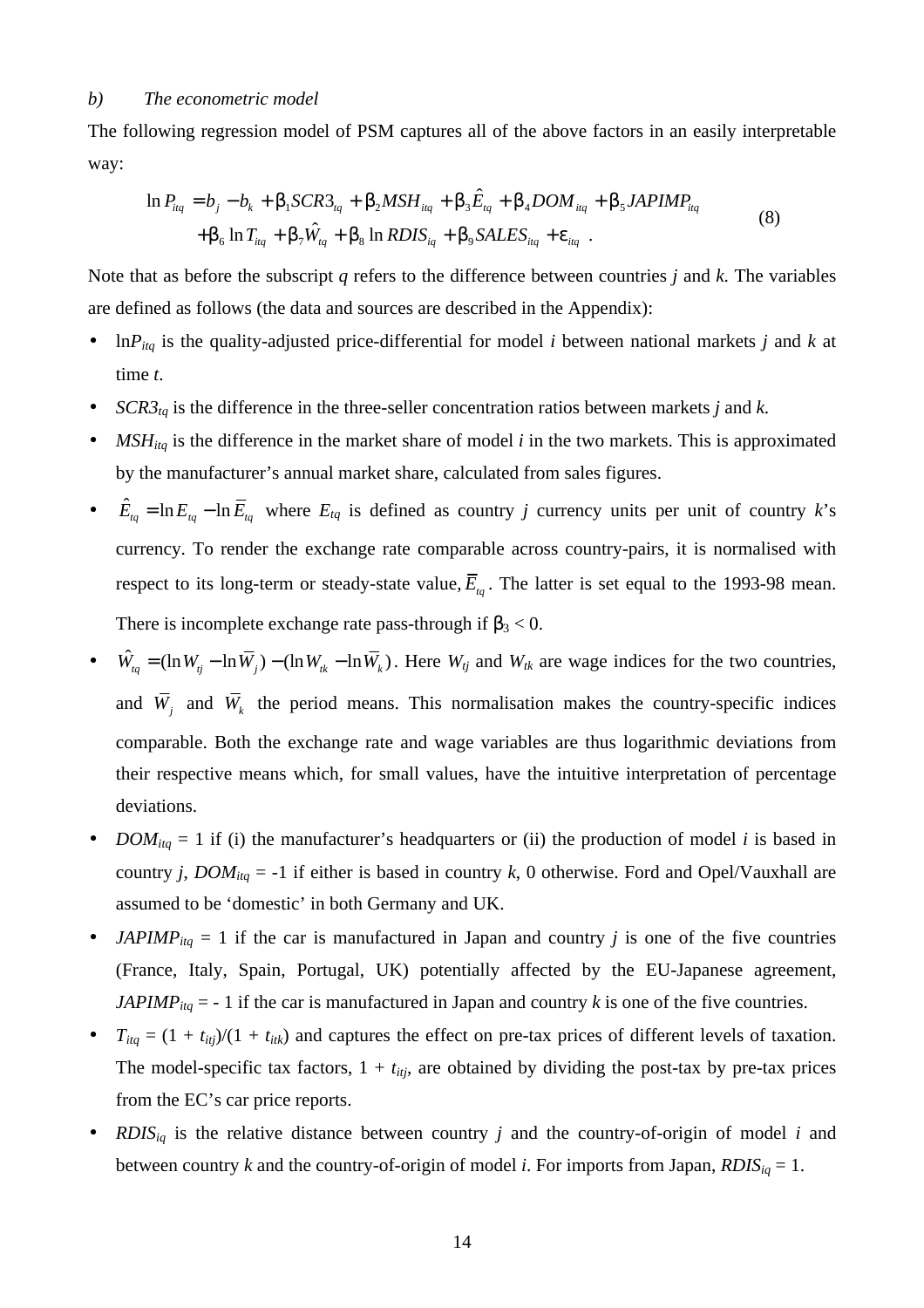- *SALES*<sub>itq</sub> = is the difference in sales of model *i* (approximated by manufacturer-specific annual sales) in the two markets, included to capture possible non-constant returns to scale in domestic cost factors.
- $\bullet$  *b<sub>j</sub>* and *b<sub>k</sub>* are dummy variables to capture additional market-specific mark-up and cost effects.
- $e_{ita}$  is a stochastic error term.

It is possible that the residuals are correlated across models for a given country-comparison, if there are aggregate shocks affecting all model comparisons. In this case the efficient estimator is generalised least squares; moreover, OLS standard errors would be biased. However, as Beck and Katz (1995) show, feasible generalised least squares can have undesirable consequences and be inferior to OLS. I therefore use OLS to obtain consistent estimates of the parameters and panelcorrected standard errors (PCSEs) for inference. The latter take account of the potential crosssectional correlation and heteroskedasticity in the data set and are calculated as (see Greene, 1999)

$$
Var(\mathbf{b}) = (\mathbf{X}^{\top}\mathbf{X})^{-1} \left( \sum_{i=1}^{88} \sum_{r=1}^{88} \mathbf{S}_{ir} \mathbf{X}_{i}^{\top} \mathbf{X}_{r} \right)^{-1} (\mathbf{X}^{\top}\mathbf{X})^{-1}
$$
(9)

where **b** is the vector of estimated coefficients, **X** is the matrix of independent variables, and **X<sup>i</sup>** and **Xr** are the submatrices containing the values of the respective independent variables for models *i* and *r* (there are 88 models in total). The cross-sectional covariance (variance when  $i = r$ ) can be consistently estimated using the OLS residuals as

$$
\hat{\boldsymbol{S}}_{ir} = \frac{1}{\min(n_i, n_r)} \sum_{q=1}^{66} \sum_{t=1}^{12} \hat{\boldsymbol{e}}_{iq} \hat{\boldsymbol{e}}_{rq} ,
$$
\n(10)

where the denominator takes account of the fact that there are missing observations for some models and comparisons in our sample.

#### *c) Results*

Three versions of equation (8) were estimated. The first column in Table 5 shows the static baseline version. The second line for each variable gives the estimated PCSEs (*italicised* in parentheses). All parameter estimates are highly significant and of the expected sign. Mark-ups are greater when markets are less competitive (as measured by  $SCR3<sub>ta</sub>$ ) and when the manufacturer has a larger market share. There is a premium of nearly 4% on domestically produced cars, and imports from Japan are approximately 2.3 percentage points more expensive in the five markets that agreed quantitative constraints with Japanese producers. As in Gual (1993), a higher tax rate tends to reduce the mark-up. This is also the case when the importing country's currency depreciates. The estimated exchange rate pass-through elasticity is just below 20%. This means that producers of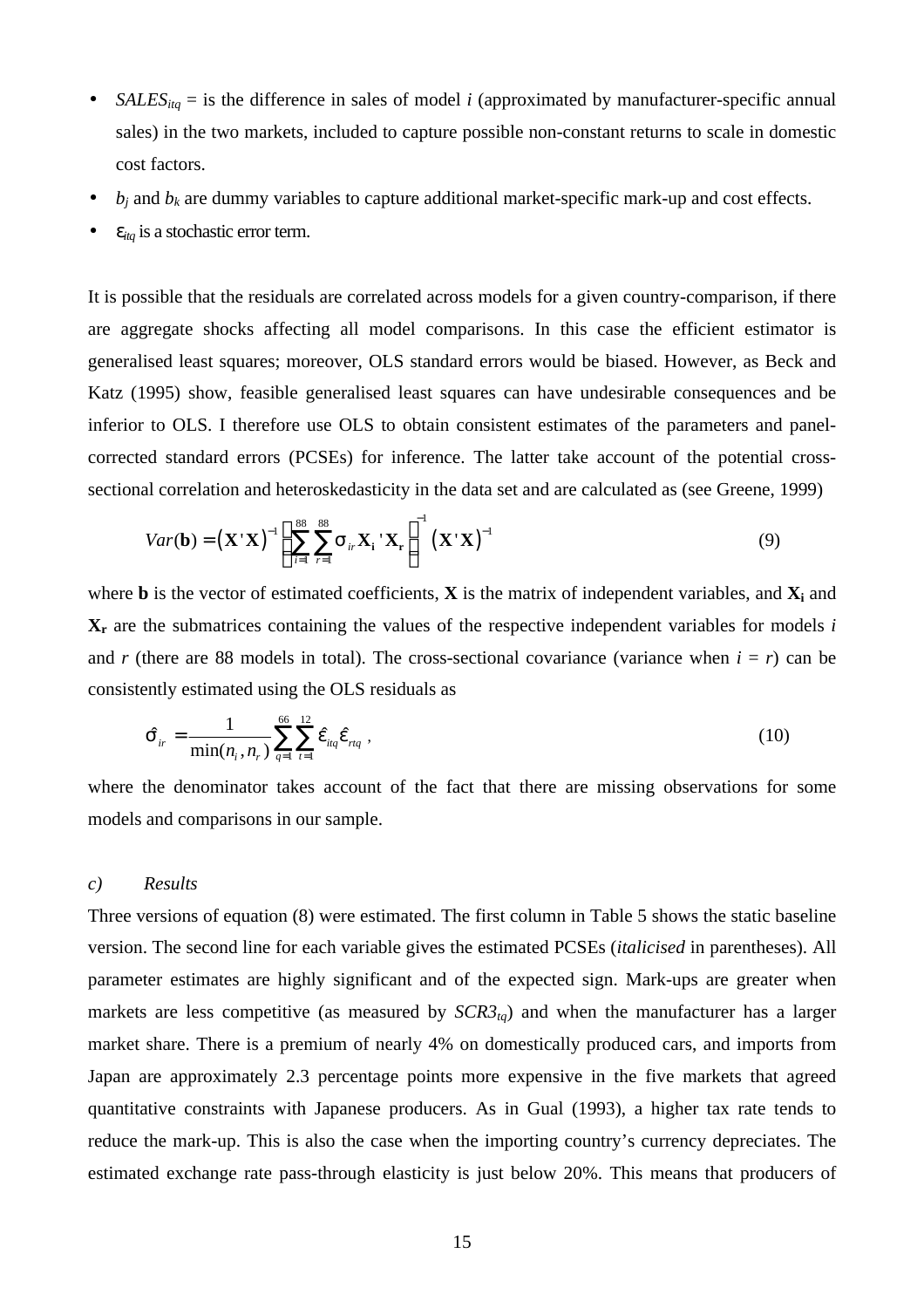imported models mainly adjust their profit margins to maintain their local currency prices when the exchange rate changes.

With respect to the cost side, the estimated wage effect suggests that a one percent rise in domestic labour costs is associated with a 0.57% increase in the relative price. A greater distance to the country-of-origin also raises costs. The estimated coefficient on ln*SALESitq* indicates that local value added (i.e. distribution and marketing) is subject to increasing returns to scale: a doubling of sales volume is associated with a 0.3% reduction in costs. Note that the regressions in Table 5 also contain (not explicitly reported) a statistically significant set of market dummies and an insignificant constant term.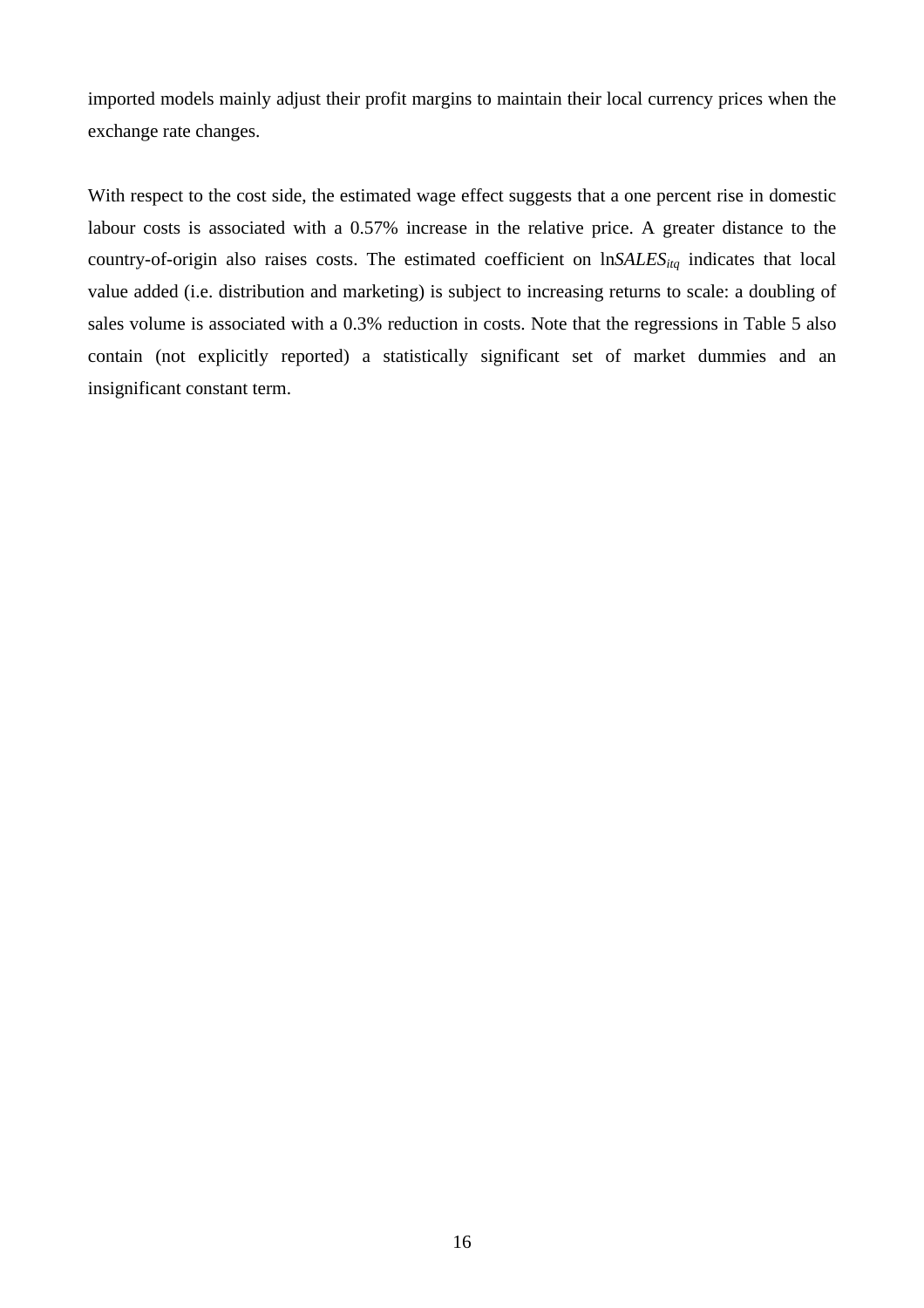|                                 | $\mathbf{1}$  | $\overline{2}$ | 3             |
|---------------------------------|---------------|----------------|---------------|
| $\ln P_{i,t-1,q}$               |               |                | $0.6357$ ***  |
|                                 |               |                | (0.0071)      |
| $SCR3_{tq}$                     | $0.1920$ ***  | $0.1066*$      | $0.1888$ ***  |
|                                 | (0.0459)      | (0.0431)       | (0.0453)      |
| $MSH_{itq}$                     | $0.0503$ ***  | $0.0483$ ***   | $0.0312$ ***  |
|                                 | (0.0125)      | (0.0124)       | (0.0092)      |
| $E_{tq}$                        | $-0.8007$ *** | $-0.9775$ ***  | $-0.4125$ *** |
|                                 | (0.0213)      | (0.0262)       | (0.0229)      |
| $E_{t-1,q}$                     |               | $0.2429$ ***   |               |
|                                 |               | (0.0245)       |               |
| $DOM_{itq}$                     | $0.0375$ ***  | $0.0372$ ***   | $0.0115$ ***  |
|                                 | (0.0025)      | (0.0025)       | (0.0018)      |
| $JAPIMP_{itq}$                  | $0.0231$ ***  | $0.0233$ ***   | $0.0058$ ***  |
|                                 | (0.0022)      | (0.0021)       | (0.0016)      |
| $\ln T_{itq}$                   | $-0.1661$ *** | $-0.1670$ ***  | $-0.0512$ *** |
|                                 | (0.0123)      | (0.0121)       | (0.0086)      |
| $W_{tq}$                        | $0.5659$ ***  | $0.2581$ ***   | $0.1945$ ***  |
|                                 | (0.0342)      | (0.0587)       | (0.0343)      |
| $\boldsymbol{W}_{t\text{-}l,q}$ |               | $0.2921$ ***   |               |
|                                 |               | (0.0570)       |               |
| $RDIS_{iq}$                     | $0.0032$ ***  | $0.0032$ ***   | $0.0008$ **   |
|                                 | (0.0004)      | (0.0004)       | (0.0003)      |
| $\ln SALES_{ita}$               | $-0.0032$ *** | $-0.0028$ ***  | $-0.0009$     |
|                                 | (0.0007)      | (0.0007)       | (0.0005)      |
|                                 |               |                |               |
| s.e. regression                 | 0.084         | 0.083          | 0.061         |
| $R^2$                           | 0.404         | 0.416          | 0.683         |
| <b>RSS</b>                      | 310.8         | 304.8          | 139.0         |
| Logl                            | 46938.4       | 47370.3        | 52360.9       |
| $\boldsymbol{n}$                | 44262         | 44262          | 37827         |

**Table 5: Regression Results for Pricing in Segmented Markets**

Notes: Each regression was estimated by OLS and also contained a (statistically insignificant) constant term and (statistically significant) market dummies not reported in the table. Estimated standard errors (corrected for cross-sectional correlation) are shown in *italics* in parentheses underneath the respective coefficient. A \*\*\* (\*\*, \*) denotes significance at the  $0.1\%$  (1%, 5%) level.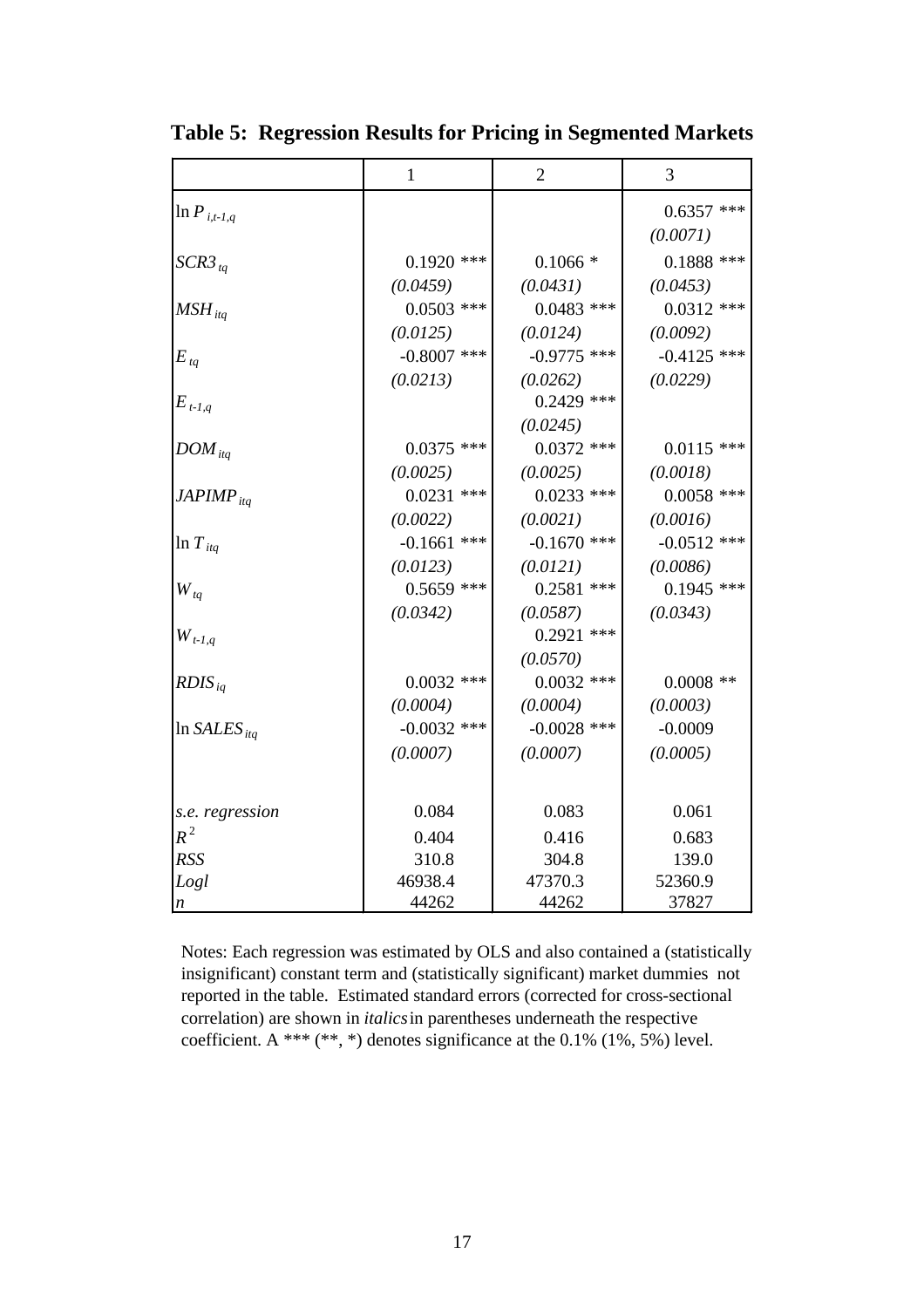The specification in column 2 introduces simple dynamics in form of additional one-period lags of exchange rates and wages. The resulting estimates suggest that there is some inertia in the response to exchange rate and wage changes. The initial degree of exchange rate pass-through is now practically zero, i.e. relative prices initially move one for one with exchange rates, but there is some reversion a period later. The long-run elasticity of 0.73 is just a little below the static estimate. This adjustment pattern makes intuitive sense since it is likely that producers initially adopt a wait-andsee attitude in case a given exchange rate change is only temporary, especially as they are likely to be covered against unexpected short-run exchange rate fluctuations via forward contracts. The wage effect is now roughly split in two, the initial elasticity being estimated at 0.26. The long-run elasticity of 0.55 is practically identical to the static regression result in column 1.

The third set of estimates includes a lagged dependent variable (LDV) to capture more general incomplete adjustment in the short run. The values in the table are OLS estimates, but instrumental variable estimation (using the two-period lag of the dependent variable as instrument) was also tried. The results were nearly identical and since they entailed the loss of one period's data, it was decided to present the OLS results here. The estimated adjustment coefficient of 0.64 suggests that shocks have a half-life of a little over nine months. Most of the estimated long-run effects are similar to the static version in column 1. The major differences are an increase in the estimated long-run effects of  $SCR3<sub>tq</sub>$  and exchange rate (now exceeding unity). There is also an increase to 68% in explanatory power. In summary, the estimates in Table 5 support the specification of markup and cost differences in equation (8), including the claim often voiced by manufacturers (ACEA, 1998) that exchange rate fluctuations and differences in indirect taxation lead to price differentials in the EU car market.

### *4. The role of arbitrage barriers*

#### *a) Theoretical considerations*

This section examines to what extent price differences in the EU car market are the result of barriers to arbitrage trade. This case was described in eq. (5) earlier. The starting point here is that relative prices and trade incentives are related: the larger are price differences, the greater the potential gains from trade; and the more trade there is, the smaller will be price differences. It follows that the factors that inhibit trade are also likely to have an effect on price differences. With respect to trade impediments a standard distinction is between natural and artificial barriers to trade. Transportation and transaction costs fall into the first category, and formal trade barriers such as tariffs and quotas into the second.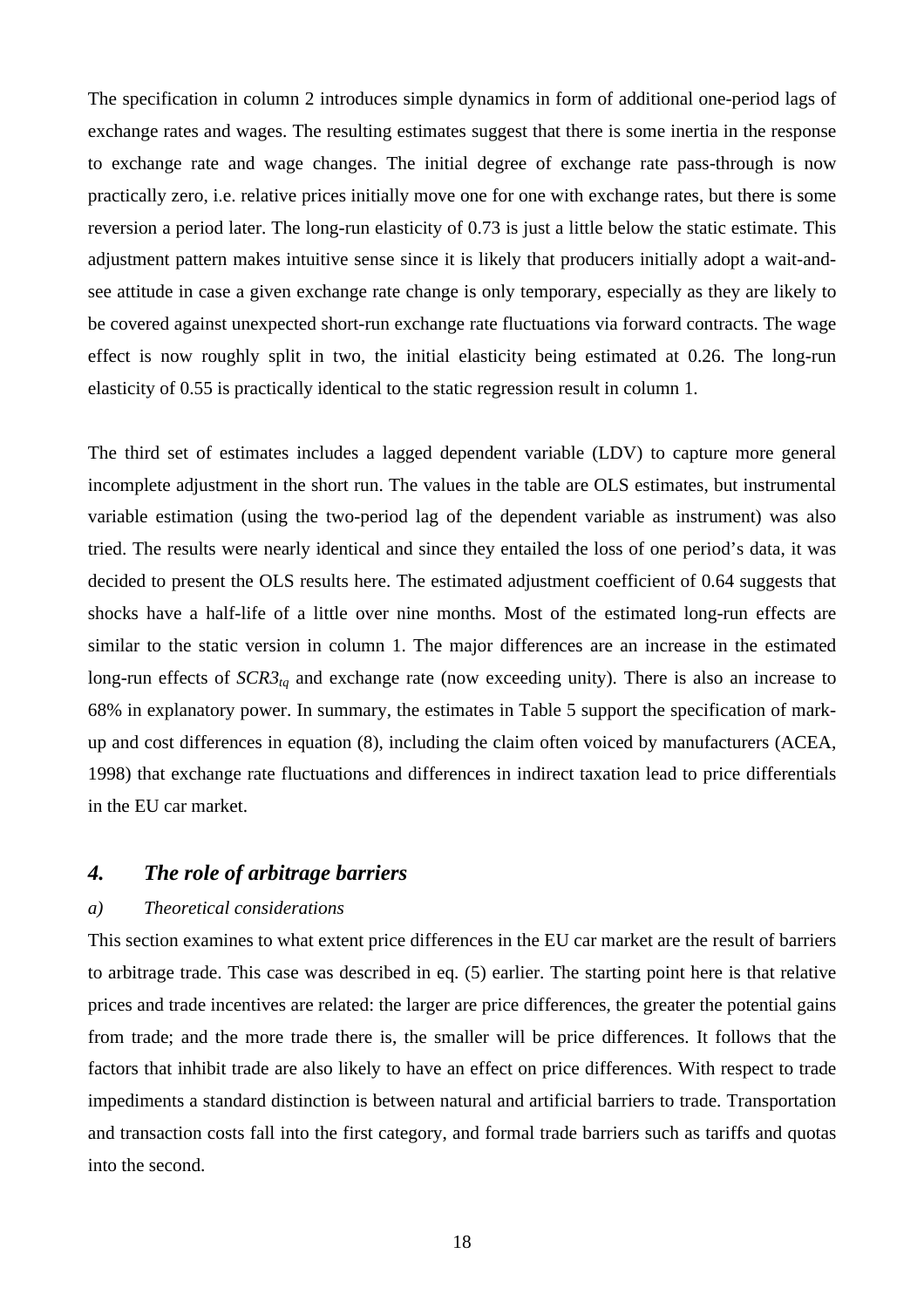There is a growing literature which suggests that transaction costs are important for trade. Rauch (1999), for instance, argues that search costs in international trade lead to 'trading networks' which serve to match international sellers and buyers, particularly in the case of differentiated products. Such networks will develop most easily when costs are low which will be especially the case when participants are proximate to each other or have existing ties. Such transaction costs are also likely to be relevant in our case. For instance, when individual consumers engage in arbitrage they cannot rely on the official distribution channels, as the VW case has shown. Thus a good example for costly search is finding a foreign distributor willing to supply the desired car.

Search costs also affect professional suppliers of parallel imports. They are excluded from official marketing activities by the manufacturers, and thus do not benefit from general information flows (such as price information) as do official sellers. As a result, they have to spend additional resources, not only to find potential buyers, but also to convince them that their products are of equal value to those going through the official channels. This may be necessary in the face of three widely held perceptions, i.e. that manufacturer warranties do not apply to parallel imports, official dealers may refuse to service and repair parallel imports and that such cars are of inferior quality. The first two are factually wrong as warranties apply to the whole of the EU and dealers are legally obliged to undertake servicing and necessary repairs. As regards the third point, even if there are differences in specification or equipment levels, these are verifiable and thus prices can be adjusted accordingly.

The most widely used model to predict trade flows is the gravity model. Its main weakness, that it is compatible with a variety of theoretical trade models (Deardorff, 1998), turns into its strength here, since it also encompasses Rauch's transaction cost view of trade. The basic gravity model relates trade volume to distance and economic size. It can be readily extended to incorporate other factors that are thought to affect search costs, such as whether two countries share a common language and/or border. These variables capture potential information advantages resulting from the absence of translation needs and the utilisation of general cross-border information flows between neighbouring countries.

Three further factors that may affect arbitrage costs are considered here.

– The first is technical and applies to the UK and Ireland: right-hand drive. Even though there are no legal barriers to the use of the 'wrong' drive (i.e. right-hand drive in the UK/Ireland or left-hand drive in the rest of the EU), it is probably more difficult to source a right-hand drive vehicle on the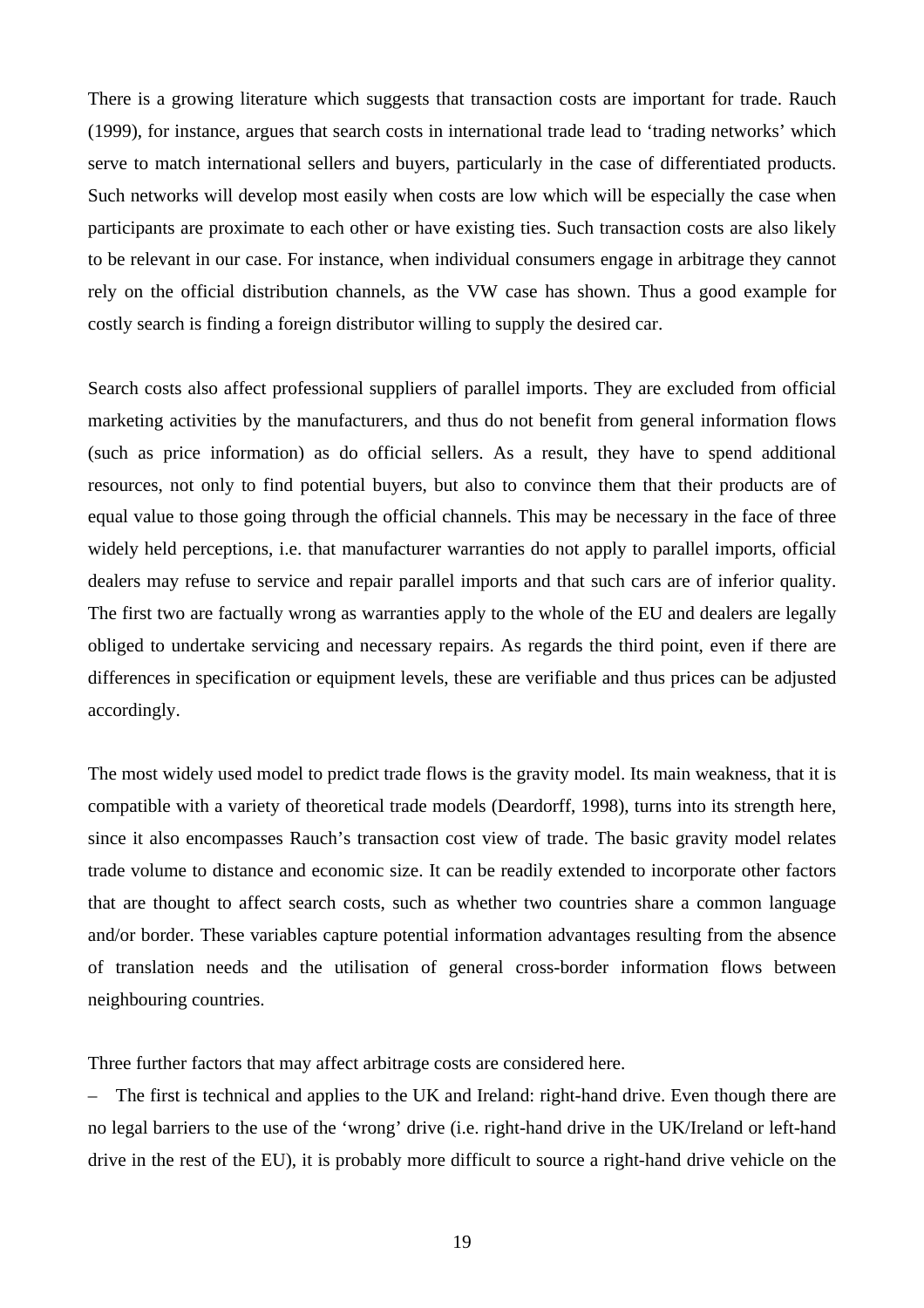continent and vice versa, if only because they are not kept in stock. One would therefore expect search and information costs to be higher in such cases.

– The second has to do with the voluntary restrictions on Japanese imports already described above. Due to the national quota constraints arbitrage trade in Japanese imports has been particularly affected in the countries concerned. We would therefore expect this to raise *ceteris paribus* price differentials for Japanese imports into these markets.

– Third, one of the main benefits of a single European currency is increased price transparency across national markets. The precise response to the single currency is still uncertain at present, but the currency union between Belgium and Luxembourg can be used to study its likely effect.

#### *b) The econometric model*

These considerations suggest the following model to examine the arbitrage explanation of car price differentials across the EU:

$$
\ln P_{\text{liq}} = \mathbf{a}_0 + \mathbf{a}_1 \ln DIST_q + \mathbf{a}_2 \ln MSIZE_{\text{liq}} + \mathbf{a}_3 \text{COMMLA}_q + \mathbf{a}_4 \text{COMMBO}_q
$$
  
+
$$
\mathbf{a}_5 \text{RHD}_{\text{iq}} + \mathbf{a}_6 \text{JAPARB}_{\text{iq}} + \mathbf{a}_7 \text{MU}_q + \mathbf{e}_{\text{iq}}
$$
 (11)

The new variables are defined as follows:

- *DISTq* is the distance between markets *j* and *k*.
- *MSIZE*<sub>itq</sub> = *MSIZE*<sub>itj</sub> + *MSIZE*<sub>itk</sub> is the sum of the sales of the manufacturer concerned in the two markets. This variable is included to capture 'gravitational' forces due to market size. We would expect this scale variable to be negatively correlated with price differentials if the size of the market for a given model has a positive effect on arbitrage trade.
- *COMMLA*<sub>*q*</sub> = 1 if the two countries concerned share a common language, 0 otherwise.
- $COMMBO<sub>q</sub> = 1$  if the two countries concerned share a common border, 0 otherwise.
- $RHD_{ia} = 1$  if either of the two countries is Ireland or the UK (but not both), 0 otherwise.
- $JAPARB_{itq} = 1$  if one or both of the two countries concerned belongs to the group of five affected by voluntary import restrictions from Japan and model *i* is manufactured in Japan, 0 otherwise.
- $MU_q = 1$  if the country comparison refers to Belgium versus Luxembourg, 0 otherwise.
- Since  $\ln P_{iq}$  can be positive or negative, but our interest is in explaining absolute differentials, all the right-hand side variables in eq. (11) are multiplied by -1 for  $\ln P_{\text{Hg}} < 0$ .

#### *c) Results 1: arbitrage barriers only*

OLS results with PCSEs for three versions of eq. (11) are shown in Table 6. The first column lists the estimates from the static version. All the coefficients are highly significant and have the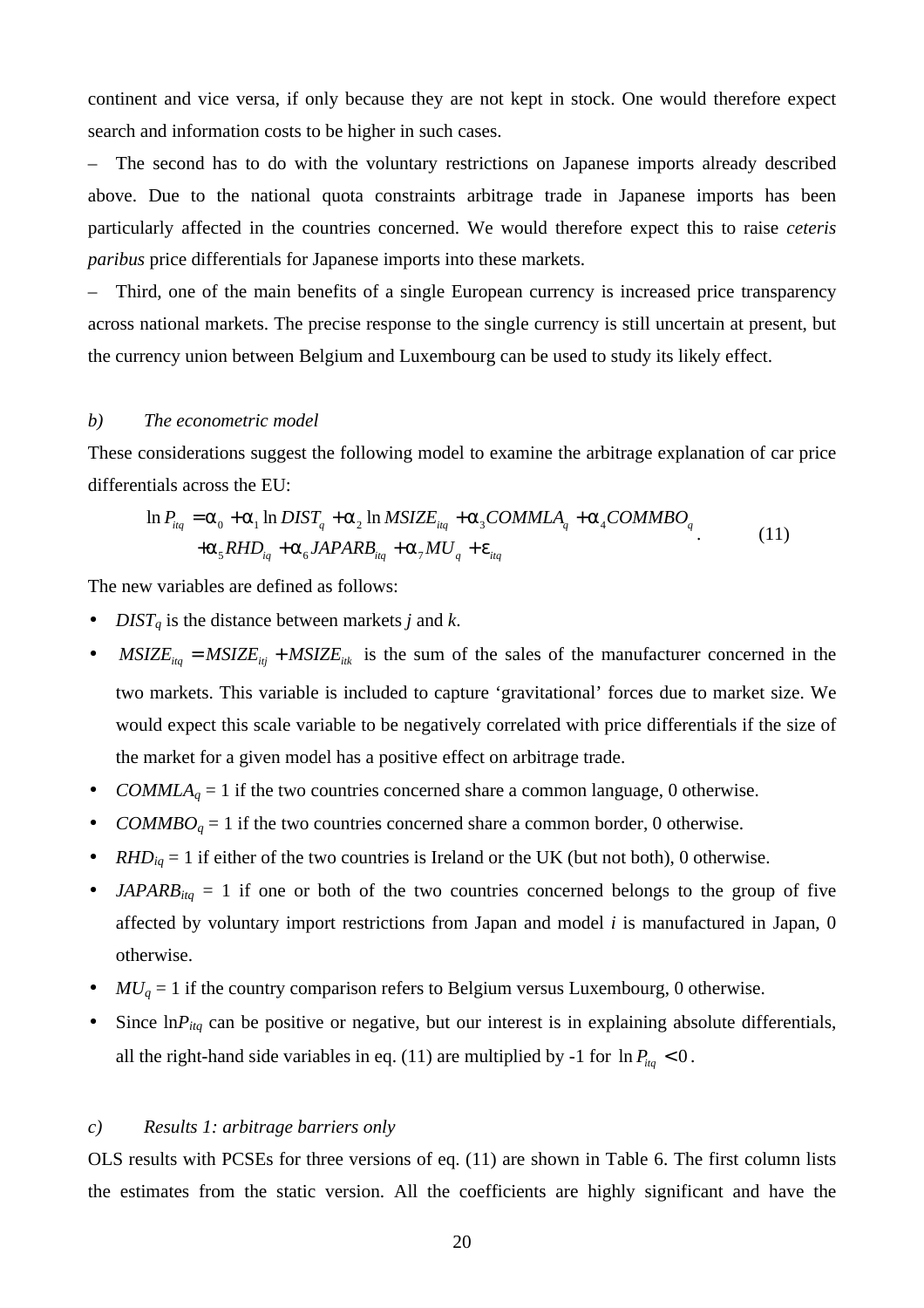expected sign, except for the scale factor (measured by  $MSIZE_{itq}$ ). The estimated distance effect associates a distance of 1000km with a 2.4% price differential. Country-pairs that share a common language have price differentials which are a little over one percentage point lower than between other countries. The common border effect is a little lower at just over three-quarters of a percentage point. Bigger effects are due to right-hand versus left-hand drive at over one-and-a-half percentage points, and the Japanese imports effect at 1.2 percentage points. The biggest single factor reducing arbitrage costs appears to be a common currency at -4.3%, at least in the Belgium-Luxembourg case.

This leaves the scale factor that is included in the gravity model to capture the influence of income on the demand for tradables. Something similar was envisaged here, since higher official sales mean a larger potential market for parallel imports. If there are scale effects, arbitrage costs would be lowered, thus leading to smaller price differentials. However, the estimated correlation is positive $10$ and significant. Two possible explanations come to mind. One is that a larger distribution network (implied by larger sales volumes) lowers relative search costs

 $\overline{a}$ 

 $10$  GDP and total market sales were also tried but gave similar results (both in logarithms and as products). GDP per capita had a negative effect but in those regressions distance also had a negative sign which, incidentally, is also the case in Haskell and Wolf's (1999) study of price differentials for IKEA furniture.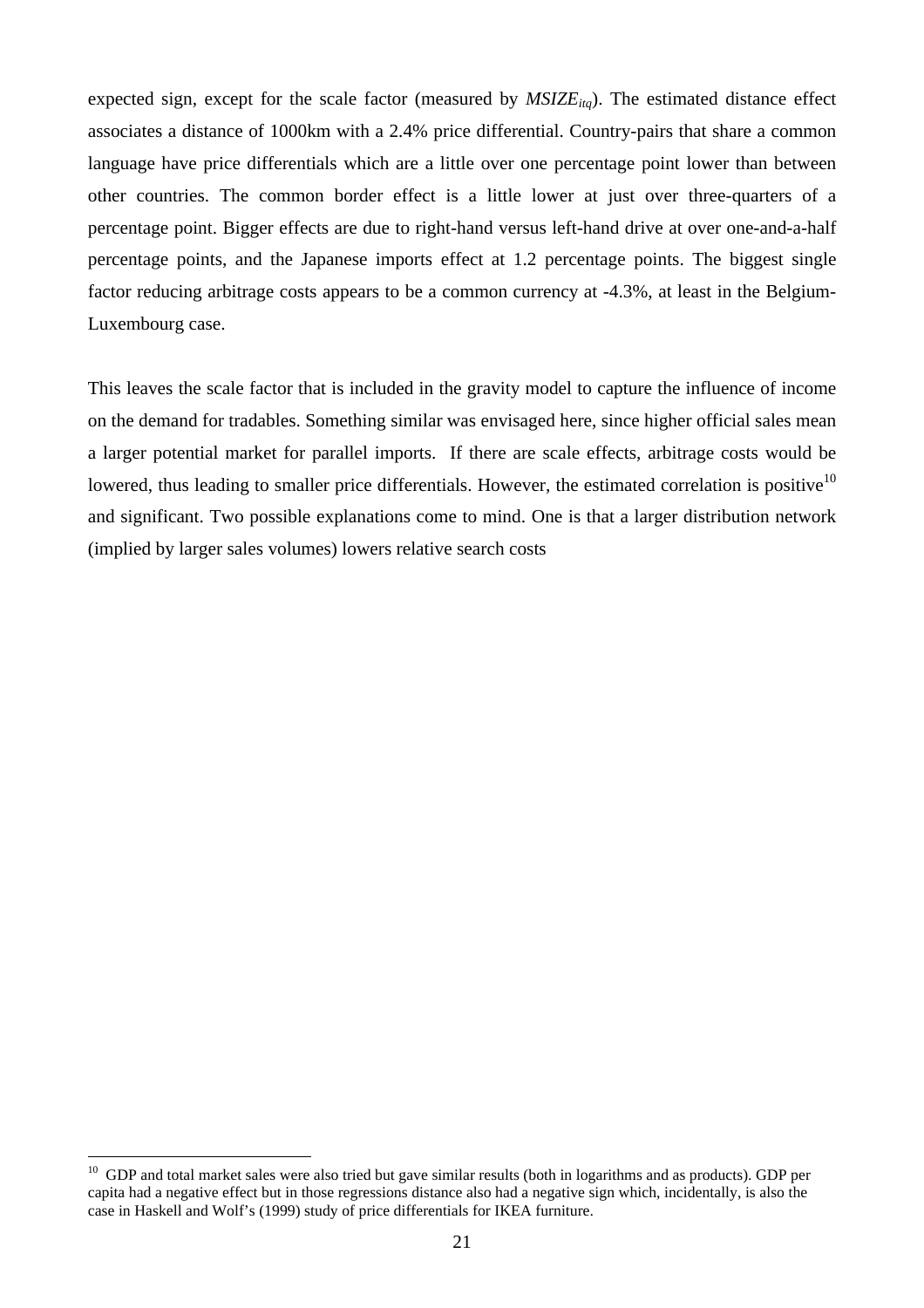|                         | $\mathbf{1}$  | $\overline{2}$ | 3             |
|-------------------------|---------------|----------------|---------------|
| $\ln P_{i,t-1,q}$       |               |                | $0.4910$ ***  |
|                         |               |                | (0.0751)      |
| $\ln$ DIST <sub>a</sub> | $0.0034$ ***  | $0.0117$ ***   | $0.0020$ ***  |
|                         | (0.0006)      | (0.0002)       | (0.0005)      |
| $\ln MSIZE_{itq}$       | $0.0055$ ***  |                | $0.0031$ ***  |
|                         | (0.0004)      |                | (0.0003)      |
| $COMMLA_a$              | $-0.0106$ *** | $-0.0079$ ***  | $-0.0012$     |
|                         | (0.0021)      | (0.0022)       | (0.0017)      |
| COMMBO <sub>q</sub>     | $-0.0076$ *** | $0.0056$ **    | $-0.0052$ **  |
|                         | (0.0021)      | (0.0020)       | (0.0017)      |
| $RHD_{iq}$              | $0.0158$ ***  | $0.0180$ ***   | $0.0126$ ***  |
|                         | (0.0017)      | (0.0018)       | (0.0014)      |
| $JAPARB$ <sub>itq</sub> | $0.0120$ ***  | $0.0058$ ***   | $0.0106$ ***  |
|                         | (0.0015)      | (0.0014)       | (0.0013)      |
| $MU_a$                  | $-0.0430$ *** | $-0.0513$ ***  | $-0.0267$ *** |
|                         | (0.0057)      | (0.0060)       | (0.0047)      |
|                         |               |                |               |
|                         | 0.067         |                | 0.052         |
| s.e. regression         |               | 0.068          |               |
| $R^2$                   | 0.615         | 0.608          | 0.766         |
| <b>RSS</b>              | 200.8         | 204.3          | 102.6         |
| Logl                    | 56604.9       | 56221.8        | 58102.9       |
| $\boldsymbol{n}$        | 44262         | 44262          | 37827         |

**Table 6: Regression Results for Arbitrage Barriers**

Notes: Each regression was estimated by OLS and also contained a (statistically insignificant) constant term. Estimated standard errors (corrected for crosssectional correlation) are shown in *italics* in parentheses underneath the respective coefficient. A \*\*\*  $(**,*)$  denotes significance at the 0.1%  $(1%, 5%)$  level.

for cars bought through the official distribution channel, and thus lessens the incentive to purchase a parallel import. The second is that it may not be the absolute level of parallel trade, but its relative importance that matters for price equalisation for a specific model. If parallel imports amount to a smaller fraction of the total in high volume countries, downward pressure on price differentials may be smaller for such countries, which could explain the positive coefficient. Resolving this question would require estimation of the relationship between parallel import volumes, price differences and market size which is beyond the scope of this paper. To see what difference the counterintuitive scale effect makes, column 2 in Table 6 shows the results of a regression without it. Most of the other estimates are unaffected. The main differences are an increase in the distance effect and the counterintuitive positive sign on the common border variable.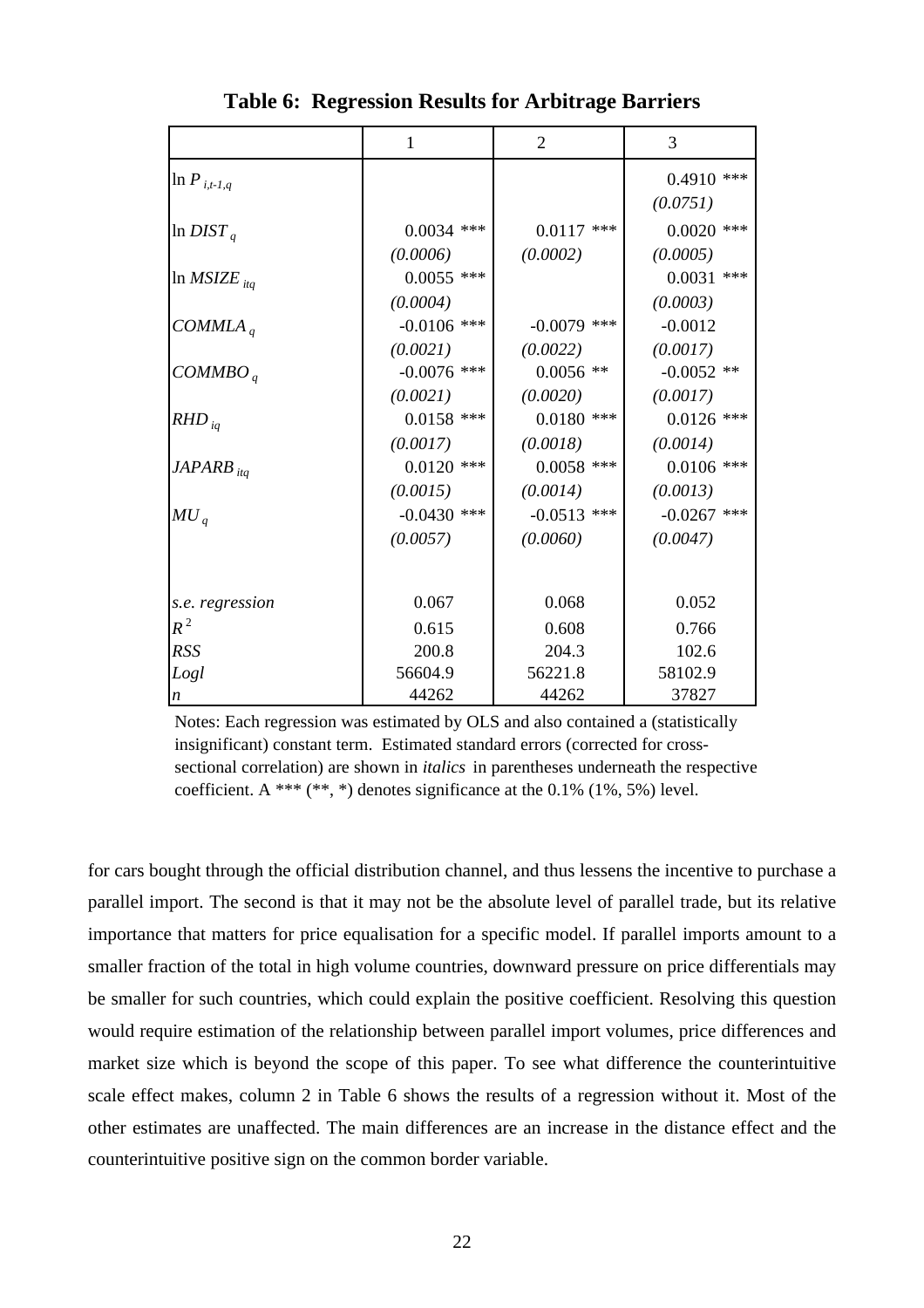The third version in Table 6 adds a lagged dependent variable to allow for adjustment dynamics. The estimated long-term effects are very different compared to the static version in column 1. The major change is that a common language now has a much smaller effect. Some of the other arbitrage variables gain in influence, such as a common border and the right-hand drive and Japanese import effects. The estimated speed of adjustment is higher than for the PSM model in the previous section. Instrumental Variable (IV) estimation was also tried but, again, there was little difference in the estimated parameters so only OLS estimates are presented here.

The results obtained in this section suggest that the assumption of completely segmented markets is not supported by this data set. Arbitrage barriers as captured by the gravity model variables are significantly related to price differentials. In fact, they are even more successful at explaining variations in price differentials than the PSM model. This is indicated by an  $R^2$  of 61% compared to 40% earlier for the static versions, and 77% versus 68% for the dynamic model. But there is still the possibility that the pricing decisions of firms are not affected by arbitrage barriers. To implement a proper test of the importance of arbitrage considerations, the next step involves the estimation of the joint model. If the estimated effect of the PSM variables (as measured by the size of the estimated coefficients) remains unchanged, there is little to be gained from studying the factors leading to market segmentation. On the other hand, a reduction in their importance would indicate that firms do not set their prices independently of arbitrage considerations.

#### *d) Results 2: pricing in segmented markets and and arbitrage barriers*

The joint estimates are presented in Table 7. To allow direct comparisons, they are based on the same three versions of the PSM model shown earlier in Table 5. Since there are a lot of coefficients to compare, consider first the overall result. The PSM effects are indeed reduced by the inclusion of the arbitrage variables. For the majority of variables, the estimated long-run effects in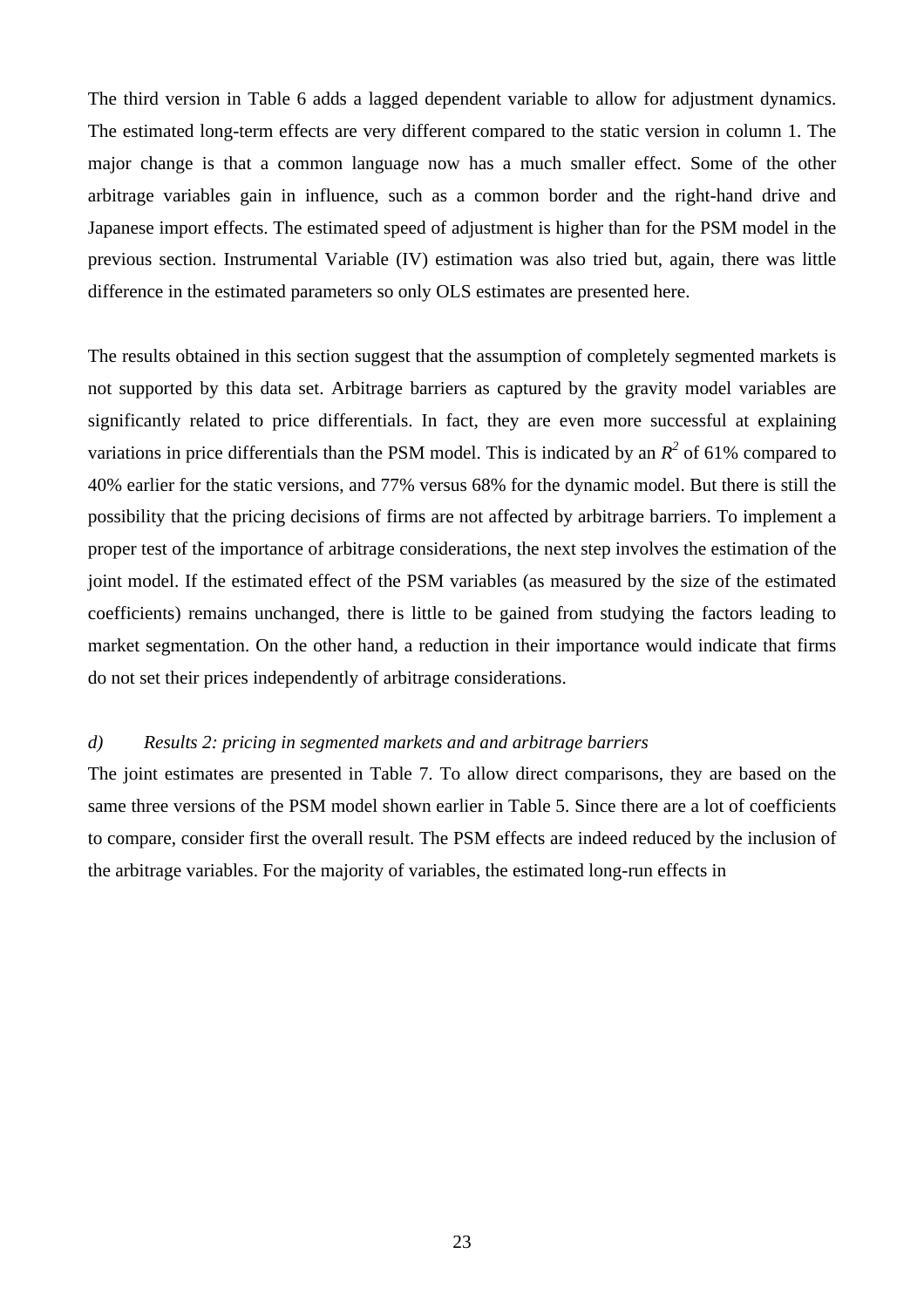|                                 | 1                        | 2                        | 3                     |
|---------------------------------|--------------------------|--------------------------|-----------------------|
| $\ln P_{i,t-1,q}$               |                          |                          | $0.4119$ ***          |
|                                 |                          |                          | (0.0061)              |
| $\ln$ DIST <sub>a</sub>         | $0.0070$ ***             | $0.0070$ ***             | $0.0049$ ***          |
|                                 | (0.0004)                 | (0.0004)                 | (0.0004)              |
| In $MSIZE_{itq}$                | $0.0018$ ***             | $0.0017$ ***             | $0.0011$ ***          |
|                                 | (0.0003)                 | (0.0002)                 | (0.0002)              |
| COMMLA <sub>q</sub>             | $-0.0049$ ***            | $-0.0047$ ***            | $-0.0005$             |
|                                 | (0.0014)                 | (0.0014)                 | (0.0014)              |
| COMMBO <sub>a</sub>             | 0.0006                   | 0.0010                   | 0.0001                |
|                                 | (0.0014)                 | (0.0014)                 | (0.0014)              |
| $RHD_{iq}$                      | $0.0061$ ***             | $0.0065$ ***             | $0.0049$ ***          |
|                                 | (0.0011)                 | (0.0011)                 | (0.0011)              |
| $JAPARB$ <sub>itq</sub>         | $0.0059$ ***             | $0.0061$ ***             | $0.0062$ ***          |
|                                 | (0.0012)                 | (0.0012)                 | (0.0011)              |
| $MU_{q}$                        | $-0.0413$ ***            | $-0.0414$ ***            | $-0.0297$ ***         |
|                                 | (0.0035)                 | (0.0034)                 | (0.0038)              |
| $SCR3_{tq}$                     | 0.0450                   | 0.0002                   | $0.0903$ **           |
|                                 | (0.0270)                 | (0.0259)                 | (0.0313)              |
| $MSH_{itq}$                     | $0.0311$ ***             | $0.0302$ ***             | $0.0260$ ***          |
|                                 | (0.0085)                 | (0.0085)                 | (0.0074)              |
| $E_{tq}$                        | $-0.4520$ ***            | $-0.5514$ ***            | $-0.3070$ ***         |
|                                 | (0.0130)                 | (0.0162)                 | (0.0161)              |
| $E_{t-1,q}$                     |                          | $0.1329$ ***             |                       |
|                                 |                          | (0.0147)                 |                       |
| $DOM_{itq}$                     | $0.0169$ ***             | $0.0170$ ***             | $0.0068$ ***          |
|                                 | (0.0017)                 | (0.0017)                 | (0.0015)              |
| $JAPIMP_{itq}$                  | $0.0112$ ***             | $0.0114$ ***             | $0.0040$ **           |
|                                 | (0.0014)                 | (0.0014)                 | (0.0012)              |
| $\ln T_{itq}$                   | $-0.0911$ ***            | $-0.0931$ ***            | $-0.0402$ ***         |
|                                 | (0.0077)                 | (0.0077)                 | (0.0067)              |
| $W_{tq}$                        | $0.2819$ ***             | $0.1391$ ***             | $0.1282$ ***          |
|                                 | (0.0200)                 | (0.0353)                 | (0.0236)              |
| $\boldsymbol{W}_{t\text{-}l,q}$ |                          | $0.1338$ ***             |                       |
|                                 |                          | (0.0343)                 |                       |
| $RDIS_{iq}$                     | $0.0016$ ***             | $0.0016$ ***             | $0.0006$ **           |
|                                 | (0.0002)<br>$-0.0015$ ** | (0.0002)<br>$-0.0014$ ** | (0.0002)<br>$-0.0007$ |
| In SALES $_{ita}$               |                          |                          | (0.0004)              |
|                                 | (0.0005)                 | (0.0005)                 |                       |
| s.e. regression                 | 0.059                    | 0.059                    | 0.049                 |
| $R^2$                           | 0.702                    | 0.705                    | 0.792                 |
| <b>RSS</b>                      | 155.5                    | 153.9                    | 91.3                  |
| Logl                            | 62259.1                  | 62498.0                  | 60314.5               |
| n                               | 44262                    | 44262                    | 37827                 |

**Table 7: Combined Regression Results**

Notes: Each regression was estimated by OLS and also contained a (statistically insignificant) constant term and (statistically significant) market dummies not reported in the table. Estimated standard errors (corrected for cross-sectional correlation) are shown in *italics* in parentheses underneath the respective coefficient. A \*\*\* (\*\*, \*) denotes significance at the 0.1% (1%, 5%) level.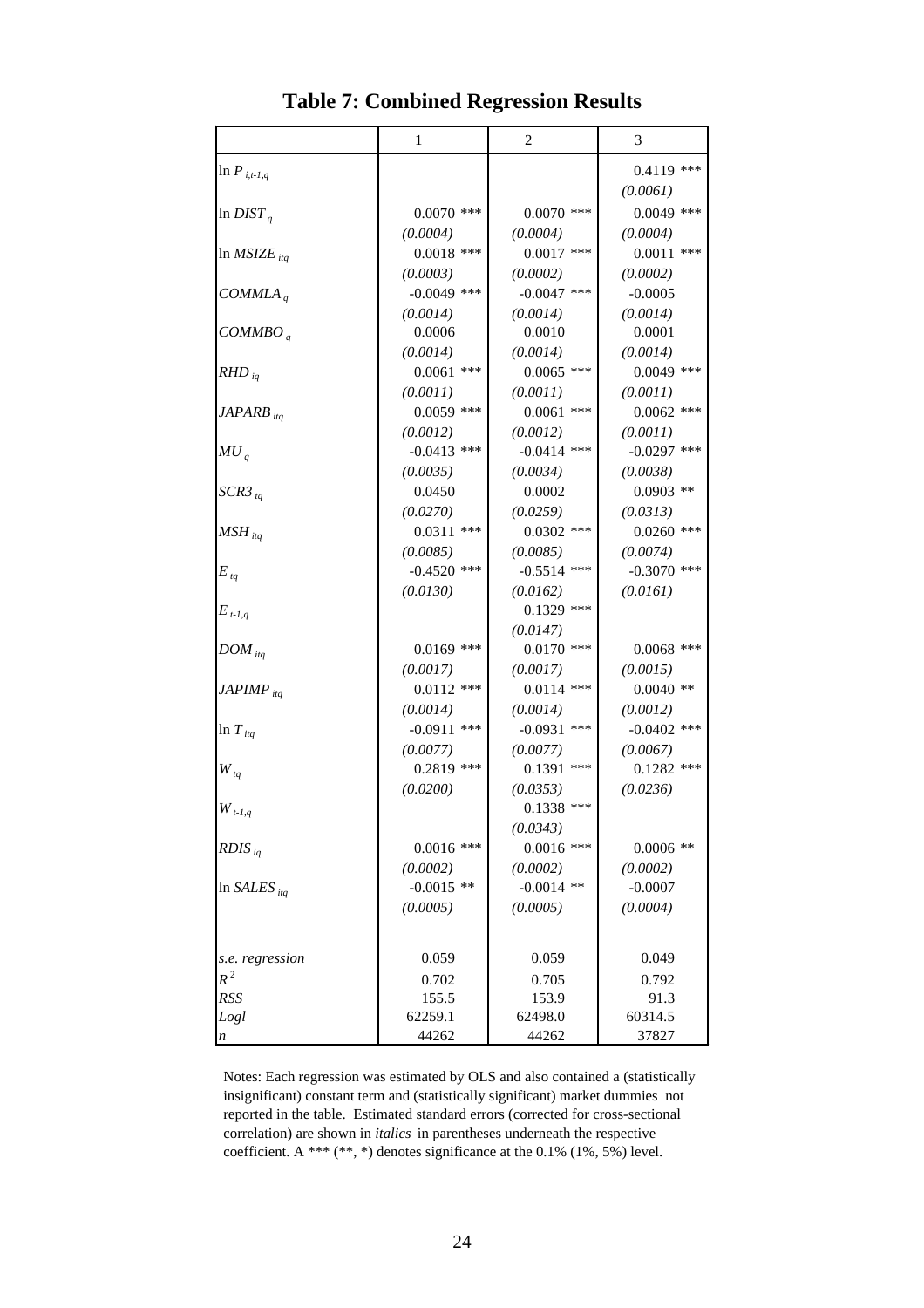Table 7 are less than half those obtained earlier, amounting to 49%, 48% and 42% (on average) of those in Table 5. The degree of price inertia in response to exchange rate changes, for instance, is reduced to between -0.42 and -0.52, and the elasticity with respect to domestic labour costs to no more than 0.28. Clearly, the economic importance of these variables is severely overestimated in the absence of arbitrage considerations. These reductions apply across all variables in Table 7. It is unlikely that these are just random fluctuations, since these reductions apply to all variables, there are no sign reversals, and the estimated coefficients remain significant (with the exception of  $SCR3<sub>tq</sub>$  in the third column).

What about the arbitrage variables? Most also experience a reduction in their economic significance as a result of being estimated jointly with the PSM factors. The two exceptions are the monetary union effect that remains practically unchanged, and distance between markets which even sees its influence strengthened. The border effect is now small and positive but insignificant. The partial adjustment coefficient of the dynamic model in column 3 is lower than the previous estimates, with a half-life of shocks now equal to 4.7 months. The overall explanatory power of the joint regression model exceeds 70% and rises to nearly 80% in the dynamic version (column 3). The countryspecific effects are not reported individually but are again jointly significant.

To summarise, all variables except for the common border effect appear to significantly affect price differentials in the European car market in at least one version of the joint estimates. Nevertheless, some of the estimated effects are small numerically and others, such as the common language factor, affect only a small fraction of price comparisons. To examine the relative importance of the various explanatory factors, their average shares in explaining deviations from absolute LOP were calculated on the basis of the benchmark static regression. For the market share variable, for instance, this meant calculating the product  $\hat{b}_2 MSH_{i_{tq}}$  for all observations and then taking the mean absolute value. For each variable its contribution is then calculated as the percentage share in the total for all variables. The reason why this measure was preferred to an  $R<sup>2</sup>$  based decomposition by variable $11$  is that the latter concerns deviations from the mean, whereas our main interest is on absolute deviations from zero.

The results are presented in Figure 4. Each pie segment reflects the percentage contribution of the particular variable (or group of variables) to explaining the absolute deviations from LOP observed in the data. Nearly half the explanatory power comes from the arbitrage factors, most of it attributed

 $11\,$ <sup>11</sup> One obtains a qualitatively similar picture from a variance decomposition, but the relative importance of arbitrage factors is even greater then.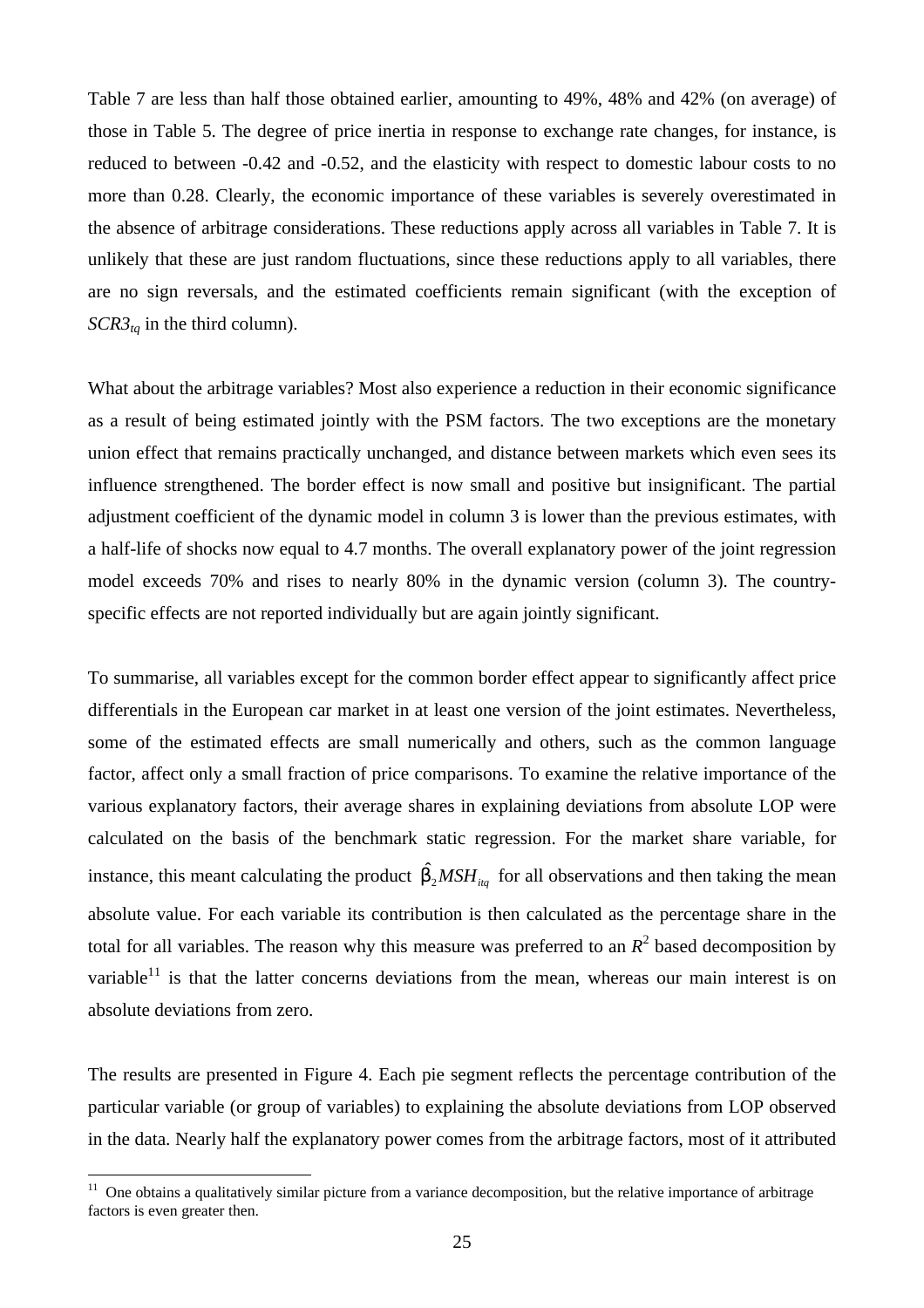to distance at a third of the total. The scale variable ('total sales') also has a considerable share at 13.5%. Of the PSM variables, the largest single block is 'market effects' at 13.9%. These are the market-specific dummy variables that were included to capture other non-modelled cost and markup factors. Exchange rate fluctuations add another 11.9%, variations in domestic and transport costs nearly 10%. Taxation differences and variations in other mark-up factors amount to 8.4% and 6.4%, respectively.

This decomposition shows quite clearly that the PSM variables cannot be considered in isolation. Arbitrage barriers, especially distance, have an important role to play in explaining price differentials between markets. Given the importance of the distance variable, its precise interpretation merits some further consideration. The standard justification for including it in gravity models is to measure transportation costs between markets. Obviously sourcing a car in Portugal for a customer in Belgium involves higher travel and delivery costs than if the car were bought in Germany. But clearly other transaction costs may also be related to distance, such as search costs which limit the emergence of trading networks.



### **Figure 4: Explaining Absolute Deviations from LOP by Variable**

Notes: The figures refer to the average contribution of each variable or variable group towards explaining absolute deviations from LOP. They are based on the estimates of the static regression model in Table 7.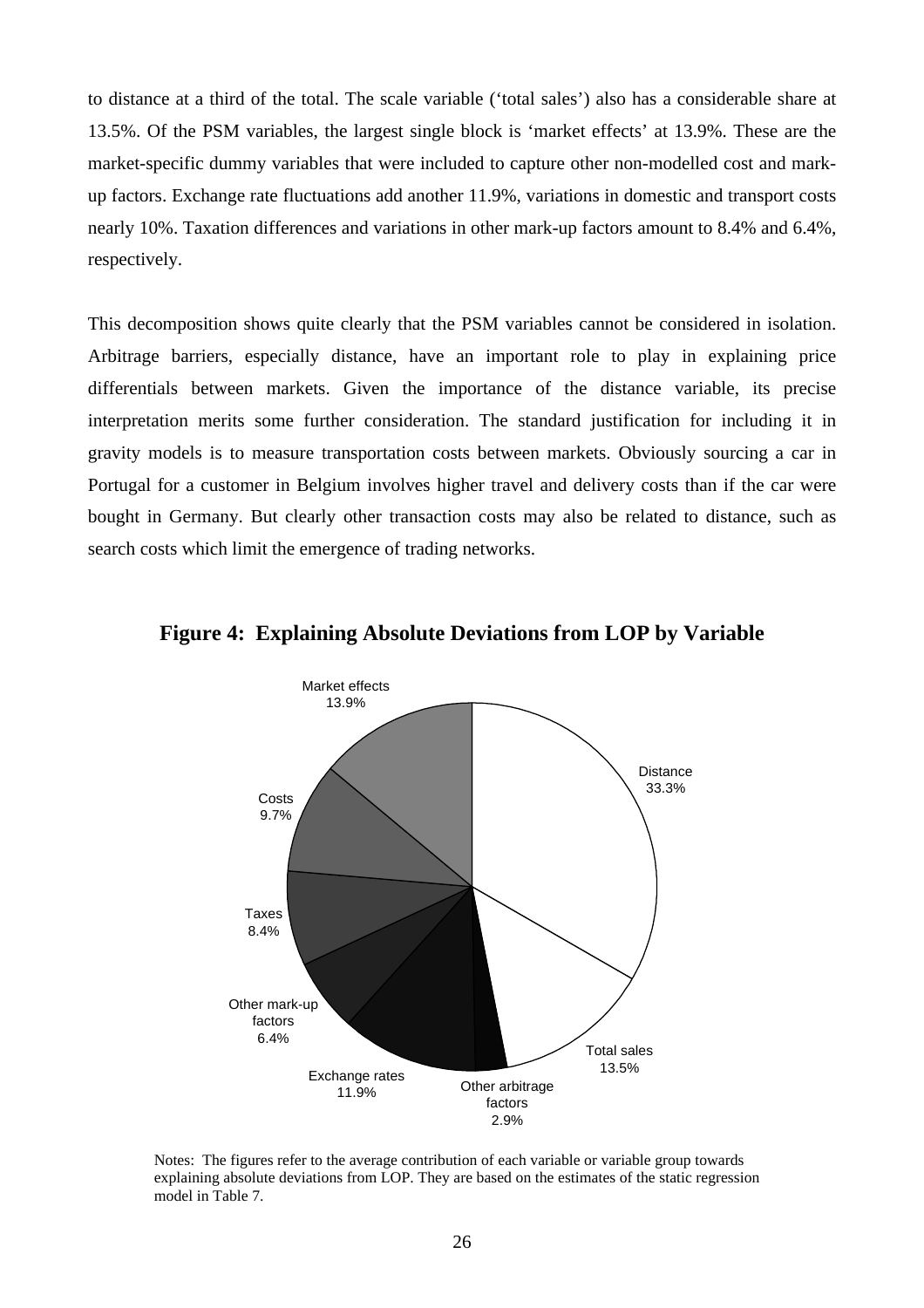## *5. Limitations and outlook*

Not all variations in prices can be explained by our model. Nearly thirty percent of variations around the mean are unexplained in the static regression. In terms of deviations from LOP, the mean of absolute residuals translates into an average unexplained price differential of 4.7%. This remainder is likely to be the result of several factors. There is bound to be some random noise in the data. Another potential reason is imperfect measurement, in terms of both explanatory and dependent variables. This not only applies to the domestic and transport cost proxies, but also to exchange rates since the nominal exchange rate may not be the best measure of that used internally for price-setting by multinational companies.

Another data limitation is the use of list prices rather than actual transaction prices that are set by individual dealers. Buyers frequently obtain cash discounts or buy cars that are discounted indirectly when optional extras are added below cost. This may generate noise in the data but is unlikely to lead to serious biases. If any, the most likely candidates would appear to be the exchange rate and labour cost effects. It may be that dealer discounts are larger when the importing country's currency appreciates. In this case the degree of exchange rate pass-through would be understated. Similarly, if higher labour costs mean smaller discounts, the effect of labour cost differences would be underestimated. The arbitrage factors, on the other hand, are unlikely to be affected, unless discounts are set nationally and differ systematically with distance etc. This is unlikely, since even within national markets the difference between list and transaction prices generally depends on the bargaining process between individual buyers and dealers.

This leaves two essentially political decisions which are likely to influence the future of price differentiation in the European car market. The first is the European Commission's own policy towards the industry: the block exemption. Since this enables manufacturers to interfere with the arbitrage process it is likely to generate additional deviations from LOP partly responsible for those remaining 4.7% not explained here. There are probably few welfare grounds in favour of extending it beyond 2002. Nevertheless, the manufacturers are likely to lobby hard to persuade the European Commission to do just that. The second is the single European currency. If the Belgium-Luxembourg example is a valid guide to its likely impact, then the single currency will help reduce price differentials in the medium to long run.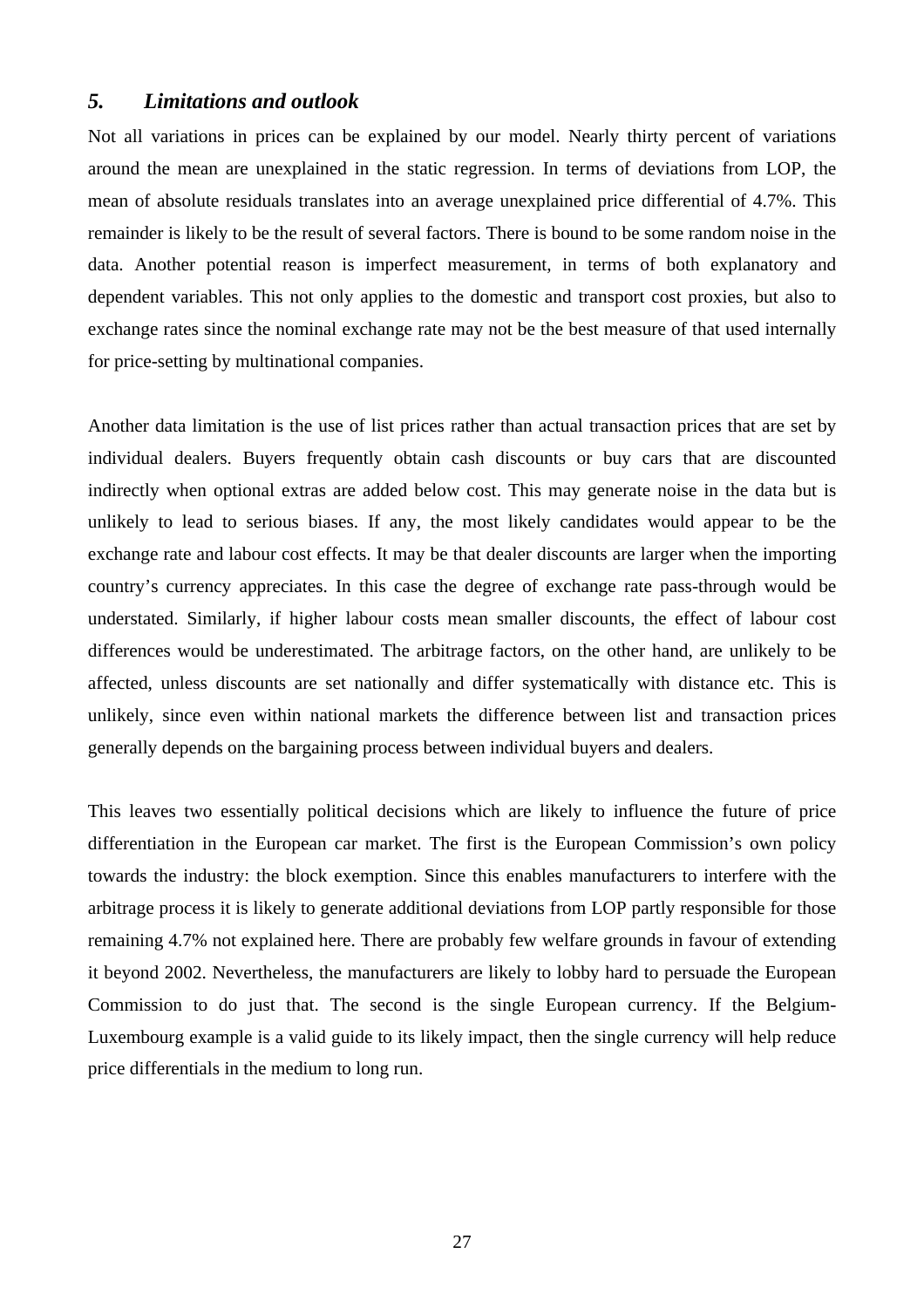## *6. Conclusions*

The analysis presented in this paper has used micro-level price data to examine why there are deviations from the law of one price in the European car market. Within-period price differences were shown to be substantial both in relative and absolute terms, and there has been no tendency for average price differentials to decline during the single market period. There is no evidence that the differences are due to variations in specification or equipment levels. Although absolute LOP is strongly rejected, there is evidence of convergence to the relative version of the LOP. To explain these findings, the paper contrasts two sets of explanations: (i) price-setting behaviour in fully segmented markets, and (ii) the role played by arbitrage barriers. The first set of variables attempts to explain differences in mark-up and marginal costs across markets. Differences in market- and model-specific mark-up determinants are systematically related to price-differentials, as are differences in local and transport costs.

However, the importance of price-setting variables is severely overestimated when arbitrage factors are not controlled for. The joint model adds a variety of proxies for arbitrage costs based on the gravity model. Their inclusion reduces the economic significance of mark-up and cost differences by more than 50%. Statistically, though, they remain significant determinants of price differentials. Of the variables proxying arbitrage costs, distance makes the largest overall contribution to explaining LOP deviations. Having a common language had a significant effect for the countrypairs affected. The quantitative restrictions on Japanese imports still in place during the sample period also raised price differentials, both through their influence on manufacturer's mark-ups and through the extra impediments placed on arbitrage trade in these vehicles. The biggest single effect at over four percentage points was estimated for the monetary union between Belgium and Luxembourg, even after controlling for other factors such as their common border and shared language.

This evidence on prices suggests that the single market project is not yet complete. Some of the welfare gains originally promised are still to be realised. Concerning the car sector, the most immediate and obvious policy recommendation must be for the Commission's competition policy to change. The block exemption has given manufacturers too much leverage over the sale of their cars and should not be extended beyond 2002, if the EU is serious about greater market integration. But there are also more general conclusions to be drawn. If the findings in this paper are to be believed, the single currency will make a significant contribution to the lowering of price differentials by increasing transparency and thereby lowering cross-border transaction costs. There is no reason to expect this not to apply to other traded goods in the EU.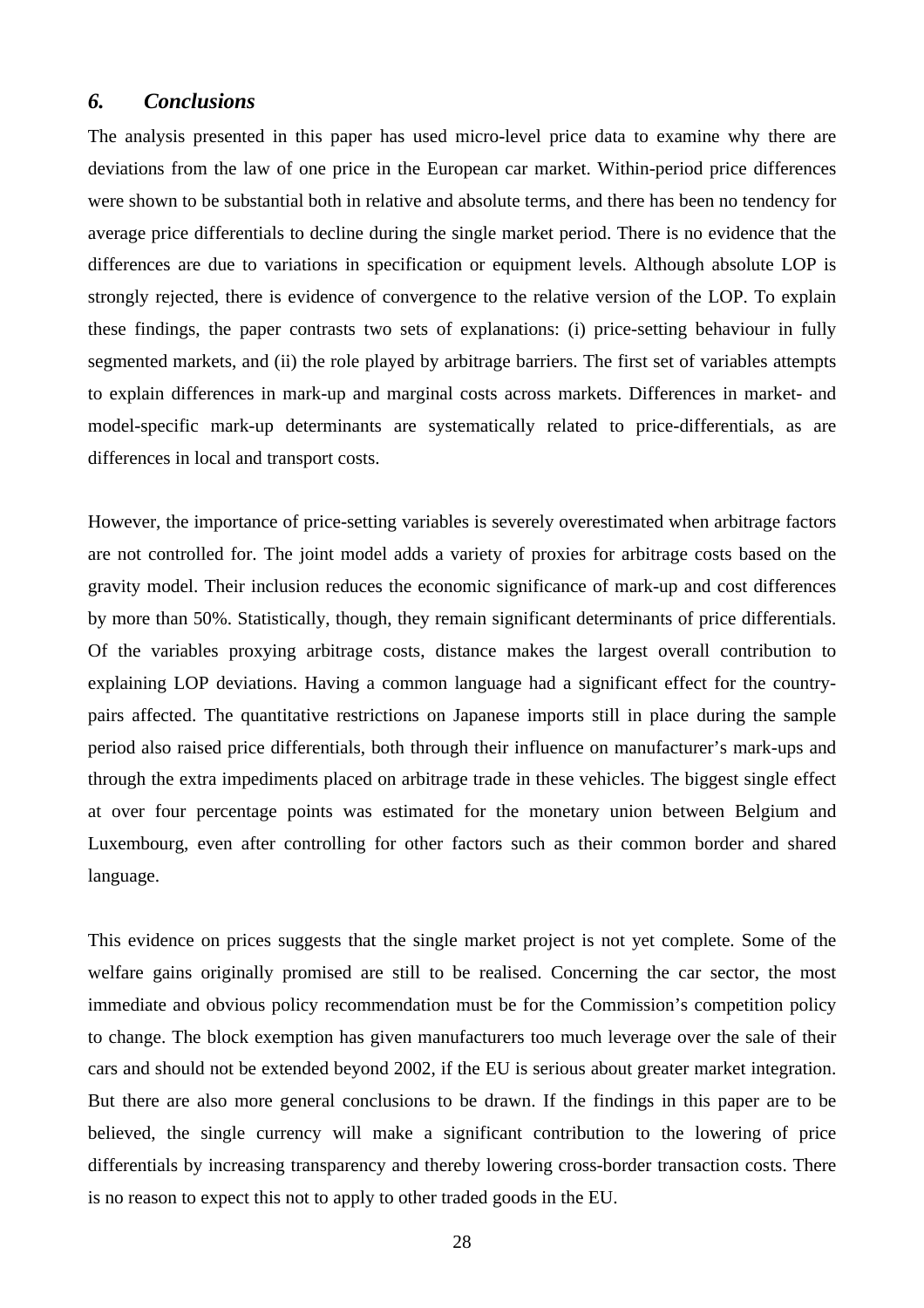# **Appendix: Description of the Data Set**

| Audi:       | Alfa-Romeo: 33/145, 155/156, 164.<br>A3, 80/A4, 100/A6, A8. | Nissan:  | Micra, Sunny/Almera,<br>Primera.    |
|-------------|-------------------------------------------------------------|----------|-------------------------------------|
| BMW:        | 3-Series, 5-Series, 7-Series.                               | Opel:    | Corsa, Astra, Vectra, Omega.        |
| Citroen:    | AX/Saxo, ZX/Xsara, Xantia,<br>Evasion/Synergie.             | Peugeot: | 106, 205/206, 306, 405/406,<br>806. |
| Daihatsu:   | Applause, Charade, Gran Move.                               | Renault: | Twingo, Clio, 19/Megane,            |
| Fiat:       | Cinquecento/Seicento, Uno/Punto,                            |          | 21/Laguna, Safrane, Espace.         |
|             | Tipo/Bravo, Tempra/Marea,                                   | Rover:   | MGF, 111, 214, 414/416, 620,        |
|             | Croma.                                                      |          | 820.                                |
| Ford:       | Fiesta, Escort/Focus, Mondeo,                               | Seat:    | Marbella/Arosa, Ibiza,              |
|             | Scorpio.                                                    |          | Cordoba, Toledo.                    |
| Honda:      | Civic, Accord.                                              | Subaru:  | Legacy, Forester.                   |
| Lancia:     | Y, Dedra, Thema/Kappa.                                      | Suzuki:  | Swift, Baleno.                      |
| Land Rover: | Discovery, Range Rover,                                     | Toyota:  | Carina/Avensis, Starlet,            |
|             | Freelander.                                                 |          | Corolla.                            |
| Mazda:      | 121, Demio, 323, 626.                                       | Volvo:   | 440/S40, 850/S70, S80,              |
| Mercedes:   | 190/C-Class, E-Class, S-Class.                              |          | 940/960.                            |
| Mitsubishi: | Colt, Galant, Carisma, Pajero.                              | VW:      | Polo, Golf, Vento/Bora, Passat.     |

Manufacturers and Models (Source: *Car prices in the European Union*):

Time Periods:  $1<sup>st</sup>$  May and  $1<sup>st</sup>$  November, 1993 – 1998.

Markets: Belgium (B), France (F), Germany (D), Ireland (Ire), Italy (I), Luxembourg (L), Netherlands (NL), Portugal (P), Spain (E), UK (UK). 1995-98: Austria (A), Sweden (S).

Distance: *S*ince there is no unique measure of distance between countries, the driving distance (*Collins Road Atlas for Europe 1995*) between the 'major' cities closest to each other in the two countries was used. The 'major' cities are: A: Innsbruck, Vienna. B: Bruxelles. D: Hamburg, Cologne, Munich. E: Madrid, Barcelona. F: Paris, Lyon, Marseilles. Ire: Dublin. I: Rome, Milan. L: Luxembourg. NL: Amsterdam, The Hague. P: Lisbon, Porto. S: Stockholm, Malmö. UK: London, Manchester.

Common language: A-D, A-L, B-F, B-L, B-NL, D-L, F-L, Ire-UK, L-NL.

Common border: A-D, A-I, B-F, B-L, B-NL, D-F, D-L, D-NL, E-F, E-P, F-L.

Exchange Rates: IMF *International Financial Statistics*; end-of-period values for April (for the 1st May price data) and October (for the 1st November price data).

Wages: Monthly series from the OECD's *Main Economic Indicators* unless indicated. For monthly data, the months of April and October were used; for quarterly series, the second and fourth quarter. A: hourly rates, industry. B: hourly rates, manufacturing. D: hourly earnings, manufacturing. E: hourly earnings, all activities (quarterly). F: labour costs (IMF). Ire: hourly earnings, manufacturing (quarterly). I: hourly rates, industry. L: monthly earnings, industry. NL: hourly wage rates, manufacturing. P: hourly wages, industry (quarterly, Eurostat). S: hourly earnings, manufacturing. UK: weekly earnings, whole economy.

Sales: Annual data from various issues of *Motor Industry of Great Britain: World Automotive Statistics* and *Monthly Statistical Review*, both published by the Society of Motor Manufacturers and Traders Ltd., London. Because the logarithm of sales was taken for some variables, all zero sales figures were set equal to one.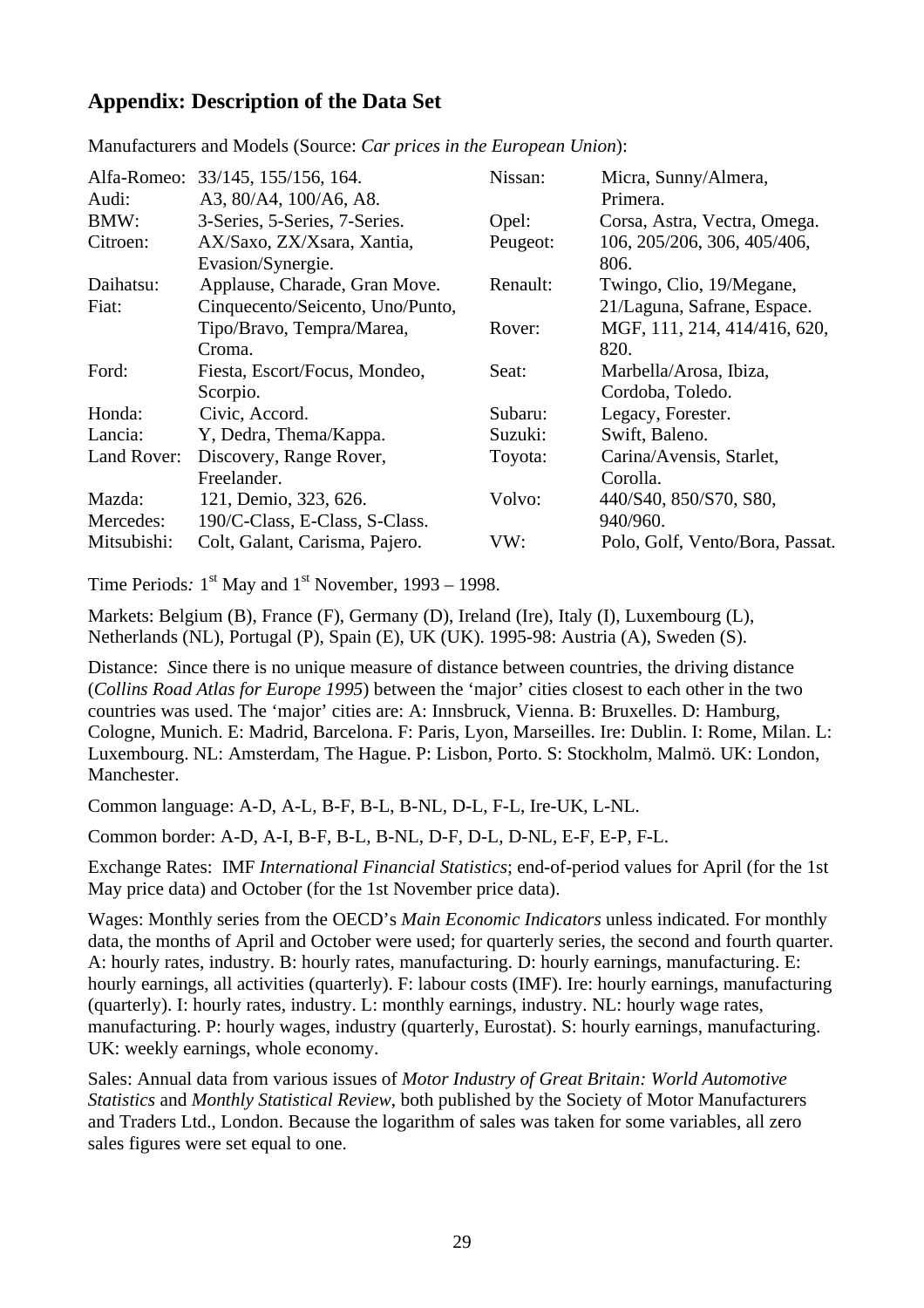## **References**

- ACEA (1998). No uniform car prices without single currency and tax harmonisation. *ACEA Press Release*, 13th February 1998. http://www.acea.be/acea/130298.html.
- ACEA (1999). Price differences for cars smaller than for other products. *ACEA Press Release*, 1<sup>st</sup> February 1999. http://www.acea.be/acea/010299.html.
- Beck, N. and Katz, J. (1995). What to do (and not to do) with time-series cross-section data. *American Political Science Review*, 89, 634-647.
- BEUC (1998). A single price for a single currency? *BEUC Press Release*, 21<sup>st</sup> December 1998, Bruxelles.
- Campa, J. and Wolf, H. (1997). Is real exchange rate mean reversion caused by arbitrage ? *NBER Working Paper* No. 6162. Washington: NBER.
- Cumby, R. (1996). Forecasting exchange rates and relative prices with the hamburger standard: is what you want what you get with McParity? *NBER Working Paper* No. 5675. Washington, D.C.: NBER.
- Deardorff, A. (1998). Determinants of bilateral trade: does gravity work in a neoclassical world ? In J. Frankel (Ed.). *The Regionalization of the World Economy*. Chicago: University of Chicago Press and NBER.
- Dornbusch, R. (1988). Purchasing power parity. In *The New Palgrave: A Dictionary of Economics*. New York: Stockton Press.
- Edison, H., Gagnon, J. and W. Melick (1997). Understanding the empirical literature on purchasing power parity: the post-Bretton Woods era. *Journal of International Money and Finance*, 16, 1- 17.
- Engel, C. (1993). Real exchange rates and relative prices. *Journal of Monetary Economics*, 32, 35- 50.
- Engel, C. (1996). Long-run PPP may not hold after all. *NBER Working Paper* No. 5646. Washington, D.C.: NBER.
- Engel, C. and J. Rogers (1996). How wide is the border ? *American Economic Review*, 86, 1112- 1125.
- European Commission. *Car Prices in the European Union*. Bruxelles: Directorate-General IV-Competition. (various issues)
- European Commission (1995). Car Price Differentials in the European Union on 1 May 1995. *Press release IP/95/768*, 24 July 1995, Bruxelles.
- Frankel, J. and Rose, A. (1996). A panel project on purchasing power parity: mean reversion within and between countries. *Journal of International Economics*, 40, 209-224.
- Froot, K., Kim, M. and Rogoff, K. (1995). The law of one price over 700 years. *NBER Working Paper* No. 5132. Washington: NBER.
- Froot, K. and Rogoff, K. (1995). Perspectives on PPP and long-run real exchange rates. In G. Grossman and K. Rogoff (Eds), *Handbook of International Economics, vol. III*, Amsterdam: Elsevier Science, 1647-88.
- Ghosh, A. and Wolf, H. (1994). Pricing in international markets: lessons from The Economist. *NBER Working Paper* No. 4806. Washington, D.C.: NBER.
- Goldberg, P. and Knetter, M. (1997). Goods prices and exchange rates: what have we learned? *Journal of Economic Literature*, 35, 1243-72.
- Goldberg, P. and Verboven, F. (1998). The evolution of price discrimination in the European car market. *NBER Working Paper* No. 6818. Washington, D.C.: NBER.
- Greene, W. (1999). *Econometric Analysis*, 4<sup>th</sup> Edition. New Jersey: Prentice Hall.
- Gual, J. (1993). An econometric analysis of price differentials in the EEC automobile market. *Applied Economics*, 25, pp. 599-607.
- Haskell, J. and Wolf, H. (1999). Why does the law of one price fail? A case study. *CEPR Discussion Paper* No. 2187. London: CEPR.